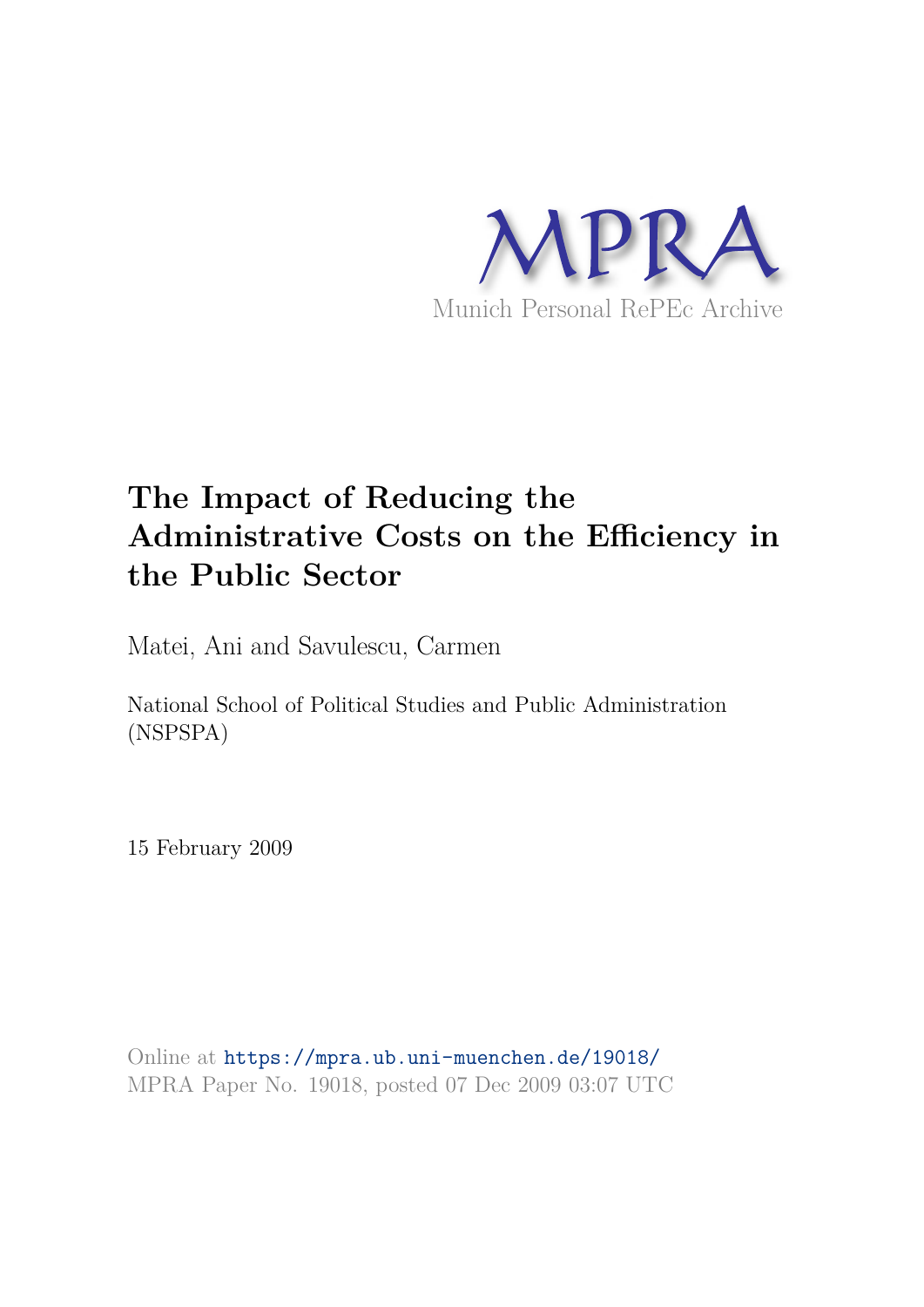## **THE IMPACT OF REDUCING THE ADMINISTRATIVE COSTS ON THE EFFICIENCY IN THE PUBLIC SECTOR**

#### **Abstract**

The goal of the paper is to evaluate the impact of reducing the administrative costs on the efficiency in the public sector.

Within the general framework provided by the specialised literature, the proposed methodology uses the classical model of a function of production, thus describing the factors of influence of the administrative costs on production and productivity in the public sector.

The theoretical results are empirical exemplified for a local service of public utility.

Adapting the theoretical model to the empirical situation is grounded on statistic methods of analysis and regression. The interpretation of results inscribes in the economic framework specific for public economics. The results aim both the novel model of analysis and the concrete evaluation of the economic impact of reducing the administrative expenditure in the public sector.

At the same time, the general topic of reducing the administrative costs is extended towards the public sector. The most relevant conclusion refers to the capacity of the classical economic models in developing the public sector.

#### **JEL classification:** H59, H72

**Key words:** efficiency, productivity, administrative costs, public sector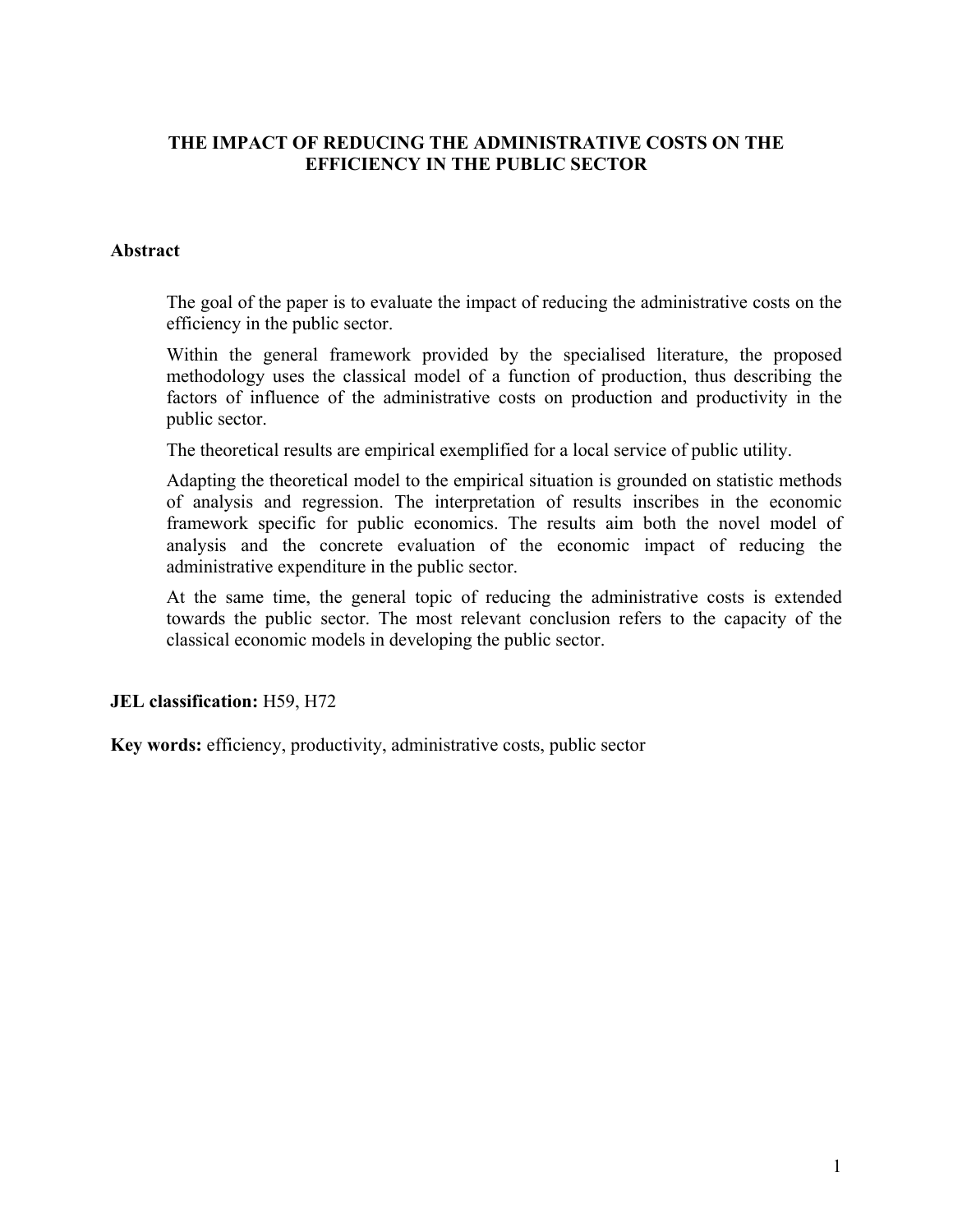## **1. Introduction**

 $\overline{a}$ 

*Efficiency*, often found in the economic terminology, may be considered in two meanings:

- a) performance very good outcomes of an activity;
- b) maximum effects of an activity related to the allocated or consumed resources.

We find both meanings in the private and public sector. In the above context, the public sector is considered efficient when it provides maximum of public goods and services, within the limit of the available resources<sup>1</sup>.

The approaches on the public sector related to efficiency are more frequent both in theory and practice. An explanation derives from ongoing situations when both central and local governments take into consideration especially the degree of meeting the citizens' needs, ignoring or minimising the topic of costs. This situation is not only a matter of attitude, it could be justified stating that *efficiency* in the public sector should be understood as a consequence of economic factors, as well as of the political, cultural, legal and especially human factors, as "human resources represent the basis for success or failure"<sup>2</sup>.

Mayer (1957), attempting to substantiate the study on the organisational typology in public administration, expresses his reticence related to introducing *efficiency* in the public organisations, underlining the indefinite matters assumed by introducing the above concept in the mentioned field, thus referring directly to the relation between the administrative measures and their social effects.

In the middle of 1990s, New Public Management (NPM) provides a new alternative to the public sector management. NPM emphasises the values of *efficiency*, economy and *effectiveness* in the public sector, based on the fact that the governmental actions should be result-oriented and not exclusively process-oriented. *Efficiency* represents the main objective of the administrative reform, as well as responsibility and accountability towards the consumers.

The papers recently published by the European Central Bank (ECB), "Working Paper Series (WPS)<sup> $\degree$ </sup> on assessing the *efficiency* and performance of the public sector<sup>3</sup> reveal both indicators of "opportunity" concerning the administrative, education and health related outcomes, quality of public infrastructure, support to rule of law and a level playing field in a market economy, and "Musgrave" indicators, concerning the tasks for government: allocation, distribution and stabilisation. This period is dominated by the economic crisis, imposing also a series of conditional elements concerning the *efficiency* of the public sector. In this respect, Ul Haque et al (1998) paper, concerning the quality of employees, analyses how the situations generating constraints for the public sector may lead to improving *efficiency*<sup>4</sup>.

<sup>1</sup> Details on efficiency in public economics may be found in Connolly, S. and Munro, A. (1999), "*Economics of the public sector*", Prentice Hall Europe, Chapter 3, pp. 40 – 56 or Matei, A. (2003), "*Economie publică. Analiza economică a deciziilor publice*", Ed. Economica, Bucharest, chapter III.3, pp. 110 – 115.

<sup>2</sup> Bonnet, Fr (1993), *"Management de l'administration"*, De Boeck Université, Paris, p. 47.

<sup>&</sup>lt;sup>3</sup> See the papers published by Afonso, A., Schuknecht, L., Tanzi, V., "Public sector efficiency : an international *comparison"*, ECB, WPS242 or *"Public sector efficiency. Evidence for New Member States and Emerging Markets"*, ECB, WPS581.

<sup>&</sup>lt;sup>4</sup> Ul Haque, N., Montiel, P, J., Sheppard, St., C., (1998), *"Public Sector Efficiency and Fiscal Austerity"*, IMF Working Paper No. 98/56, pp. 1-28.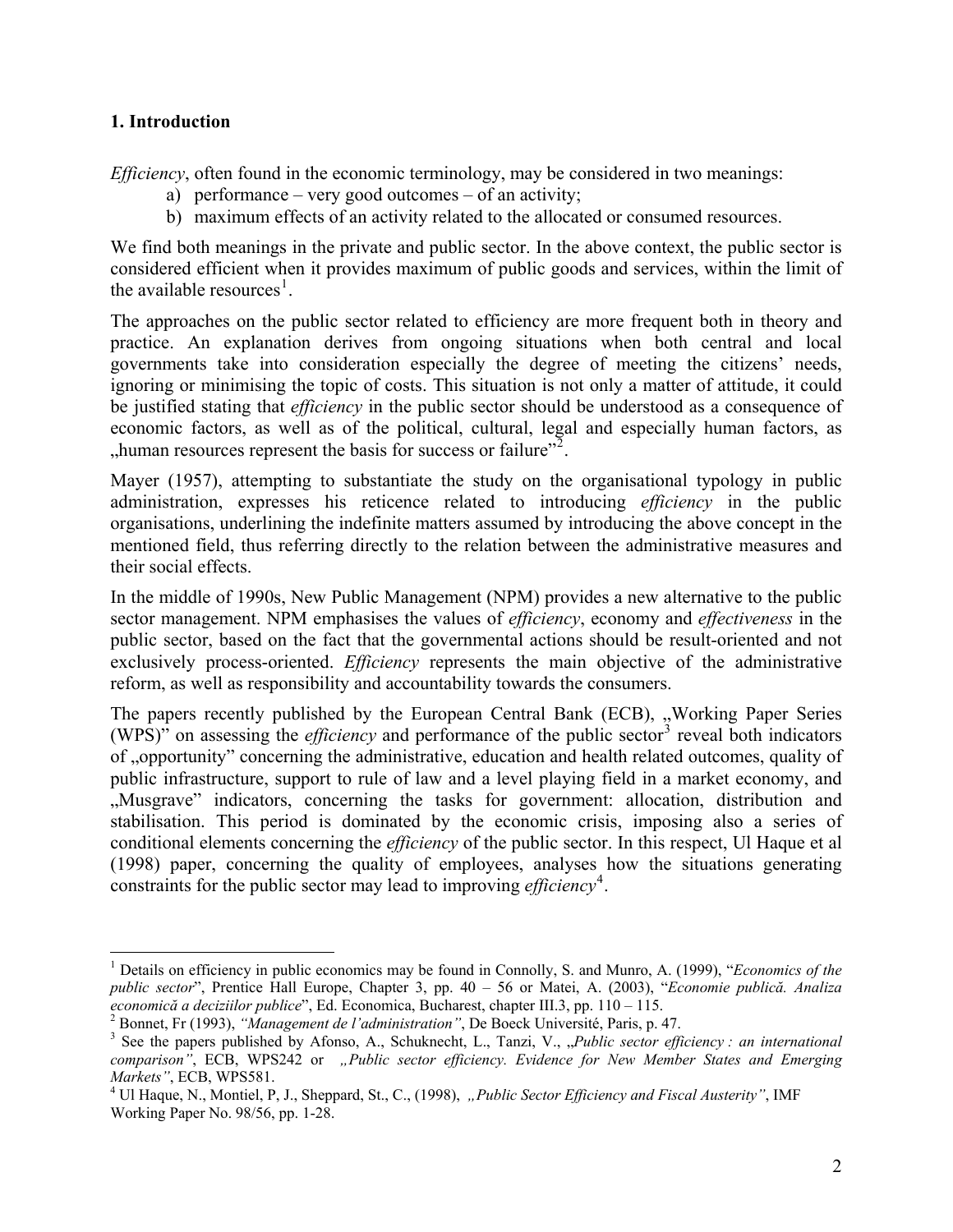*Effectiveness* represents another concept accumulating several references. While *efficiency* represents the ratio between the outcome obtained and the means involved, *effectiveness* refers to the ratio between the outcome obtained and the objective to be attained<sup>5</sup>. More pertinent for the public sector or public administration, *effectiveness* means, on one hand to define previously an objective and on the other hand, to measure (or at least, to estimate) the outcome obtained.

Regarding *effectiveness*, the authors state that one cannot speak about *efficiency* without *effectiveness* because "it is more important to make well what you planned to make – effectiveness – than to make well something else – *efficiency*<sup>16</sup>. They also state that the relationship between *effectiveness* and *efficiency* is a part/whole relation, *effectiveness* having a direct impact on *efficiency*, especially the *efficiency* of the staff, which is in fact, one of its intrinsic elements.

In order to produce results, that is to be efficient, in the public sector the rules of market competition in providing goods and services should apply, which implies the reorganization of the public organisations according to the principles that operate in the private sector or determining the public organisations to enter into competition with the private ones.

Public management authors state that the *effectiveness* of the public managers depends on their managing abilities during the management processes while they exercise their functions; the authors also acknowledge that *efficiency* is a main matrix in the application of management logic in the public sector<sup>7</sup>, as a ratio between performance and costs<sup>8</sup>, as a ratio between the outcome obtained and the means involved<sup>9</sup>, while *effectiveness* is looked upon as the ratio between the result obtained and the objective that has to be attained<sup>10</sup>. In the last mentioned paper, it is also stated that the total neglect of *efficiency* in the public sector has been a source of waste and nonperformance.

The values of *efficiency* and effectiveness are expressed in terms of cost-effectiveness, which synthetically means "how to get more outputs for each dollar spent"<sup>11</sup>. The cost-effectiveness analysis is also the study object for economic analysis of public decisions, the authors pointing out the fruitful consequences of cost-effectiveness measures when the government's objective is defined largely enough to allow the comparison of more alternatives for different policies necessary to fulfil this objective $12$ .

In view of our study, we emphasise synthetically the considerations of Rosenbloom and O'Leary (1996) concerning the obstacles described by NPM for *efficiency* and *effectiveness* in the public sector, namely:

- public organisations dominated by excessive rules regarding the staff, the way of spending public money, working methods;
- centralized rules of public procurement, not result-oriented rules;

 5 Matei, L., (2001), *"Management public"*, Editura Economica, Bucharest, pp. 195 – 197.

<sup>6</sup> Drucker, P.(2001), "*Eficiența factorului decizional*", Editura Destin, Bucharest, p. 147

<sup>7</sup> Matei, L. (2006), *Management public",* op. cit., p. 106

<sup>8</sup> idem, p. 145

 $<sup>9</sup>$  idem, p. 194</sup>

 $10$  idem, p. 192

<sup>&</sup>lt;sup>11</sup> Rosenbloom, D. H., O'Leary, R. (1996), *"Public Administration and Law*", second edition, CRC Press, p. 180

<sup>12</sup> Matei, A. (2003), "*Economie publică"*, p.242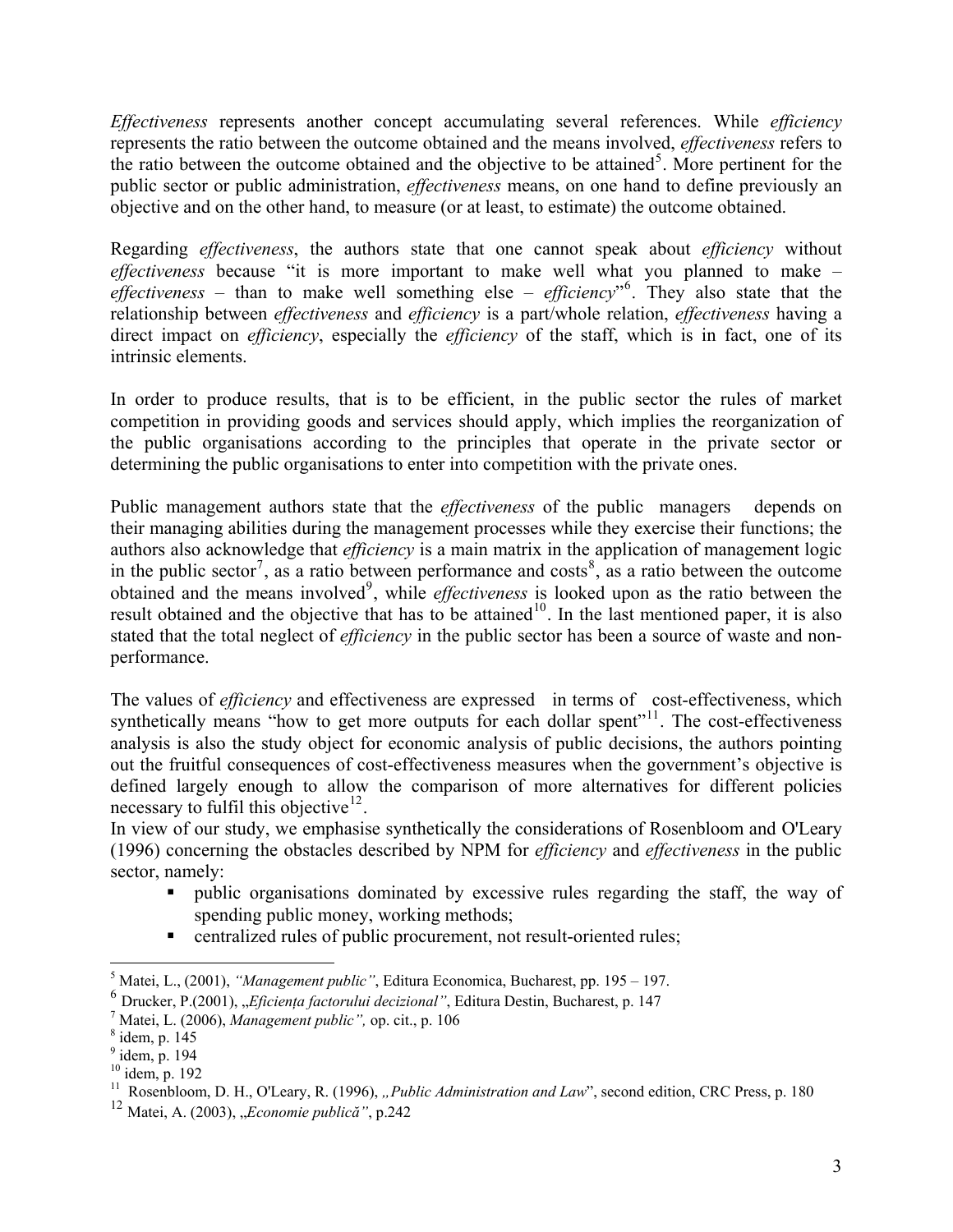the control focused on procedures, and not on responsibility and preventing corruption; in this respect, the values of public administration that forward a strongly hierarchical control are the source of many restrictions of the constitutional rights that the employees of the public sector have as citizens.<sup>13</sup>

Concerning the public organisations, Bartoli (1997) addresses some questions concerning the pertinence of the objective defined, the means involved in order to attain the outcomes, motivation and actors' identity, eventual negative effects etc.<sup>14</sup>

The major problem, when analysing comparatively the *efficiency* of the public sector and the *efficiency* of the private sector is that the objectives of *efficiency* are fundamentally different in the case of the two sectors. While the private enterprises have a relatively limited objective, which is the maximization of profit, the public enterprises have a large set of objectives consisting in the attempt to maximize the social welfare along with the fulfilment of long term economic objectives.<sup>15</sup>

Considering this synthetic presentation, we draw the conclusion that the topic on reducing the public expenditure or administrative costs (AC) both in the public and private sector becomes an up-to-date issue in specialised studies and public or private managerial practice.

The terminology and contents of administrative costs are different and depend on the analysed situations and contexts. In various situations, they refer to expenditure for achieving the information obligations. According to the International Standard Cost Model Manual, the administrative burden (AB) refers to "expenditures generated in companies, when they meet the information obligations required by public administration, based on the legislative rules"<sup>16</sup>.

The extension of this issue towards the public sector will lead to an extension of the sphere of administrative burden to "compliance costs for enterprises, services and citizens, including administrative and bureaucratic (operational) costs as well as capital costs<sup>17</sup>.

It is worth to remark, from this perspective the occurrence of some networks concerning the application of the Standard Cost Model (SCM), aiming to reduce the administrative expenditures for businesses. Even the European Commission aimed to elaborate and implement a strategy for reducing the administrative costs for the businesses inside the European Union. We find similar initiatives in OECD and several European states as well as other countries, i.e. United Kingdom, Denmark, Netherlands, Sweden, Norway etc.

SCM Network comprises over 19 states and organisations, and recently also Romania. In fact, for Romania, the "Strategy for better regulation at central government level", 2008 – 2013 comprises as priorities on medium term, "preliminary analysis of the issue of administrative

 $\overline{a}$ 

<sup>13</sup> Rosenbloom, David H., O'Leary, R. *op. cit.,* pp.7-8 and p.183

<sup>14</sup> Bartoli, A., (1997), *"Le management les organisations publiques "*, Ed. Dunod, Paris, pp. 80 – 90.

<sup>&</sup>lt;sup>15</sup> See Clifton, J., Fuentes, D. (2003), "Privatisation in the European Union: Public Enterprises and Integration", Springer, pp.12-13

<sup>16</sup> *"International Standard Cost Model Manual; measuring and reducing administrative burdens for business"*, SCM Network, Oct., 2005, www.administrative-burdens.com.

<sup>17</sup>*"Good Practice Guidelines for the Management of the Evaluation Function"*, http://europa.eu.int/comm/dg19/evaluation/eu/goodpracticieen.htm.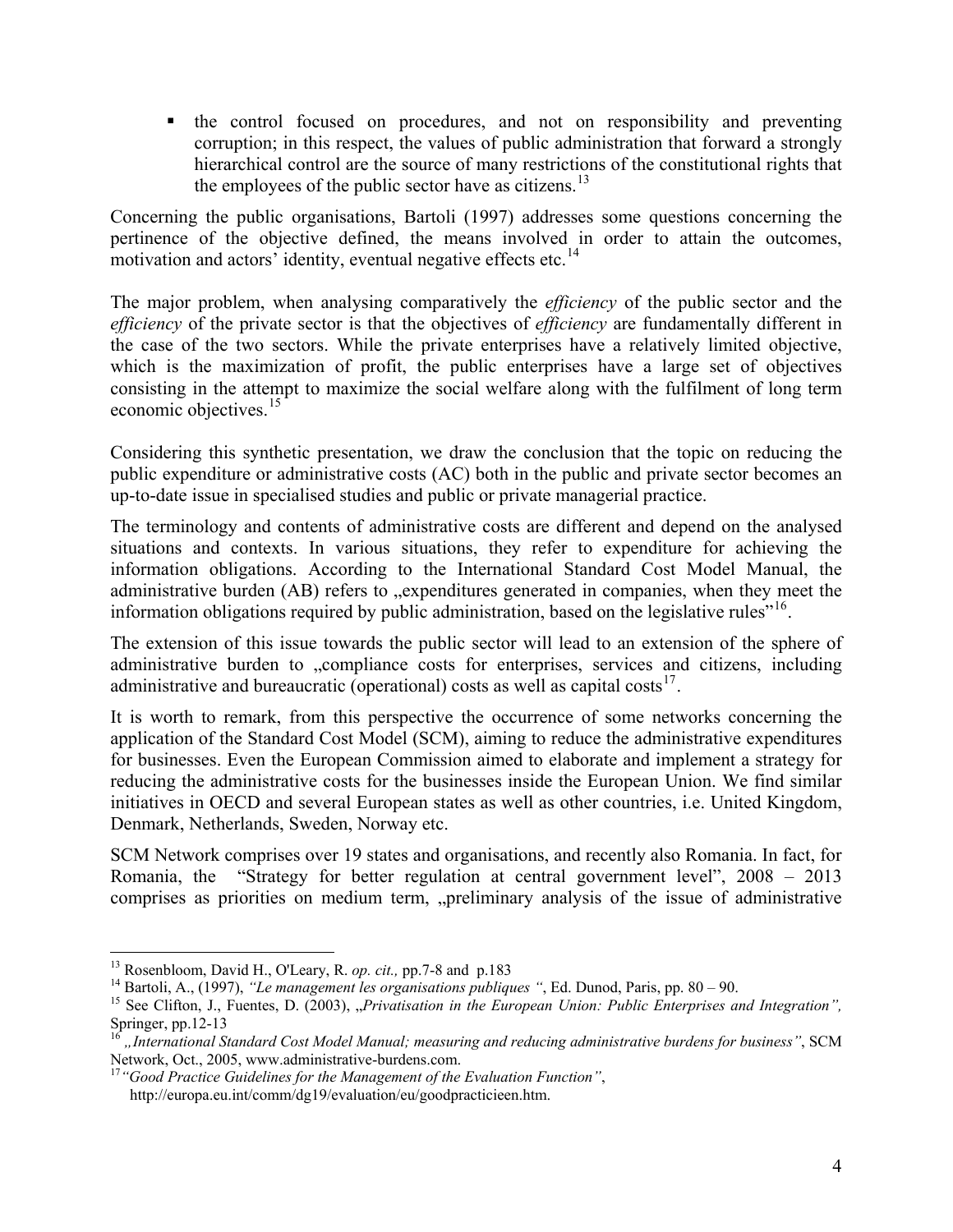burden, development of a general methodology to assess the administrative costs and to elaborate a concrete action plan in order to implement the Standard Administrative Cost Model"<sup>18</sup>.

The concern for reducing the administrative costs gains greater extensions and the solutions are increasingly diversified. Even soon the European Institute of Public Administration (EIPA), Maastricht will organise a seminar with high level experts from public administration, European Commission, and academic environment.

The seminar<sup>19</sup> will be oriented to emphasise the best practices for reducing the administrative costs as well as the barriers, obstacles and critical successful factors. Interesting evaluations of the effects of reducing the administrative costs are achieved both in the academic environment (Keyworth (2006), Jackson and Rosenberg (2006), Chen, Lu and Sougiannis (2009), Matei and Dinu (2009)), or in international organizations (Guasch and Hahn (2005), Richard et al. (2006)) etc.

Public expenditure represents , the ensemble of annual expenditure of public nature of a country, financed on the basis of the public budgetary resources<sup> $20$ </sup>. In fact, public expenditure reflects the political choices of the Government, representing costs of the elements of economic policy aiming to deliver public goods. These costs relate to delivering goods through the budget of the public sector or represent expenditure in the private sector, induced by regulations and laws made by the public sector.

What we called in the introduction the administrative burden of private companies can be framed in this second category of expenditure. The costs from the first category are in fact public expenditure, as such, of which a part represents the costs of bureaucracy in any public administration. In an extended meaning for the administrative burden, the costs of bureaucracy are in this category for the public sector.

In the structure of the national or local budgets we find:

- *Exhaustive public expenditure* focused on procurement of goods and services (i.e. labour, consumables) and capital goods (i.e. investments of the public sector in streets, schools, hospitals).
- *Transfer public expenditure*, such as public expenditure for pensions, subsidies, interests, unemployment allowances.

Consequently, the administrative burden in the public sector comprises, mainly, procurement of goods and support services for bureaucracy as well as payment of some charges etc.

The weight of public expenditure is different and depends on the development levels for the public or private sector. Reported to the latter, the administrative burden in the public sector will have a certain non linear evolution. In this prospect it is worth to mention the models formulated by Musqrave (1974) and Rostow (1960), stating that in the earlier stages of growth and economic development, investments in the public sector are high, providing the core social infrastructure. The purpose of these investments is to help economy to reach higher development stages, and

 $\overline{a}$ <sup>18</sup>Government of Romania – "*Strategy for better regulation at central government level*", 2008 – 2013, pp. 13, www.sgg.gov.ro

<sup>19</sup> EIPA, (2009), "*Reduction of Administrative Burden. Adapting to the evolution of needs of Citizens and Businesses, Transformational Government"*, Maastricht, Netherlands, 7-8 December 2009

<sup>&</sup>lt;sup>20</sup> Dobrotă, N., (coord), (1999), *"Dicționar de economie"*, Editura Economica, Bucharest, Romania, pp. 98.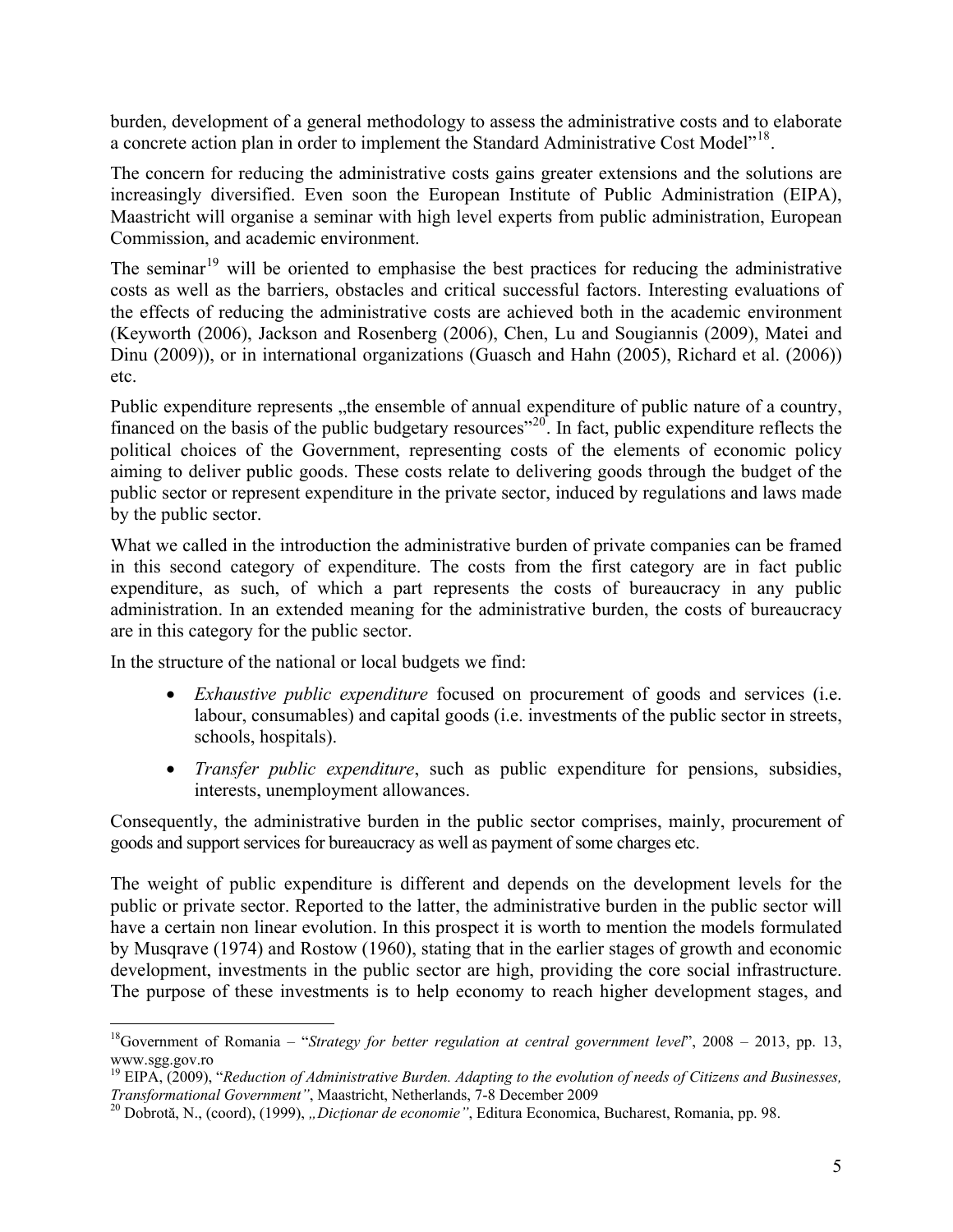although the state will continue investments, their role will be to complete the private investments. The conclusions of the two economists are relevant also for the evolution of the administrative burden, both in the public and private sector.

- While total investments increase as proportion from GDP growth, the relative share of the public sector decreases $^{21}$ .
- When economy reaches the maturity stage, the mix of public expenditure will be oriented from expenditure for infrastructure to expenditure for education, health and welfare services  $^{22}$ .

In this context, the general working hypotheses refer to:

- opportunity to extend the topic of reducing the administrative costs towards the public sector;
- possibility to evaluate the economic impact of reducing the administrative costs through the use of economic models, grounded on statistic analyses and evaluations.
- the economic impact of reducing the administrative costs is expressed in the growth of the production of goods and services and consequently in the modification of labour productivity.

The economic models refer to those of the functions of production, cost-benefit analyses or costeffectiveness analyses as well as the input-output analyses.

To the above general hypotheses we add some specific hypotheses in view to support the idea of extending the topic of reducing the administrative costs towards the public sector.

Therefore, if we take into calculation, the total administrative costs, obtained by summing up those from the public and private sector:

$$
AC_{tot} = AC_{public} + AC_{private}
$$
 (1)

we shall have the following characteristics:

- *AC*<sub>*tot*</sub> can be considered constant, for certain periods of economic development;
- *ACpublic* and *ACprivate* are variables in time;
- between  $AC_{public}$  and  $AC_{private}$  there is bidirectional transfer due to effects of dislocation between public and private expenditure, specific for different periods of economic and social development.

The above assertions are based on Peacock-Wiseman's analyses, stating that "Governments have" the trend to spend more money and the citizens do not wish to pay more taxes. Consequently, the Governments should take into consideration the wishes of their citizens"<sup>23</sup>. We add the so called

 $\overline{a}$ <sup>21</sup> Musqrave, R., A., (1974) *"Expenditure Policy for Development"*, University of Florida Press, U.S.A., pp. 35.

<sup>22</sup> Rostow, W., (1960), *"The Stages of Economic Growth : A Non – Communist Manifesto"*, Cambridge University Press, U.K., pp.  $9 - 10$ .

<sup>&</sup>lt;sup>23</sup> See Payne, J., E., Ewing, B., T., Mohammdi, H., (2006), *"Wagner's hypothesis: new evidence from the U.S. using the bounds testing approach"* in Ott, F., A., Cerbula, R., J., (2006), *"Empirical Public Economics"*, pp. 37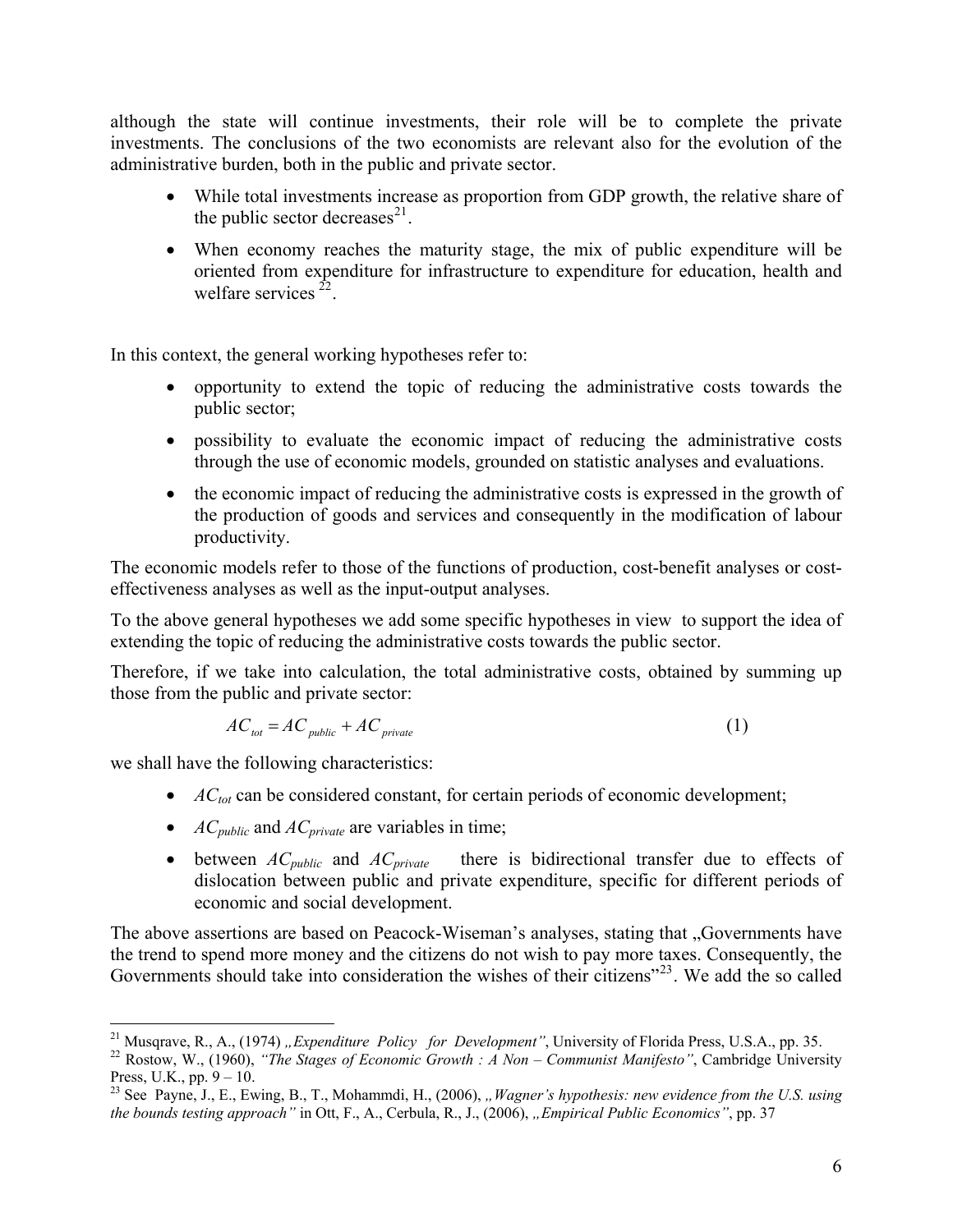*effect of dislocation,* namely the public expenditure dislocates the private expenditure in certain periods, such as crises.

# **Chapter I Assessing the administrative costs**

## *I.1. General issues*

The idea to assess the administrative costs is based on simple judgements, focused on the structure of the public sector, respectively private sector. In the specialised literature, public expenditures are grouped depending on different administrative or economic criteria. An administrative classification of expenditures could be as follows:

- *organic*, when expenditures are grouped depending on institutions: ministries and other central bodies, administrative – territorial units, other public institutions;
- *functional*, when expenditures are grouped depending on the profile of the activity of public institutions: public power and general administration, justice and police, international relations, army, culture, education, social actions, economic actions.

Taking into account the economic criterion, the classification is as follows: operational expenditure, transfer expenditure and investment expenditure. In this context, the administrative costs in the public sector will include, mainly, the operational expenditure and will be direct proportional with the number, size and structure of the institutions concerned.

Identified as representing the "administrative burden", the assessment of the administrative costs in the business environment, consequently in the private sector, takes into consideration another philosophy. The roots of such activity are situated in the Netherlands, when at the beginning of 1990s, the first methods were formalised for assessing and reducing the administrative costs for small and medium sized enterprises. The practical experience and positive results of the Netherlands were undertaken by several European counties and US, Canada or Australia, representing general concerns of each private organisation to reduce bureaucratic expenditure.

The assessment activity for the administrative costs should start with precise identification of information obligations. "An information obligation (IO) represents the duty to draw up and keep record of certain information and to make them available to public administration or other authorised institutions. It is a compulsory activity for companies. Each information obligation comprises a number of data requirements, and the companies should submit them<sup>"24</sup>.

The assessment of the costs for administrative activities imposed by I.O. respect the following scheme, which represents in fact the structure of the standard cost model.

 $\overline{a}$ <sup>24</sup> *"International Standard Cost Model Manual; measuring and reducing administrative burdens for business"*, SCM Network, Oct., 2005, p. 8.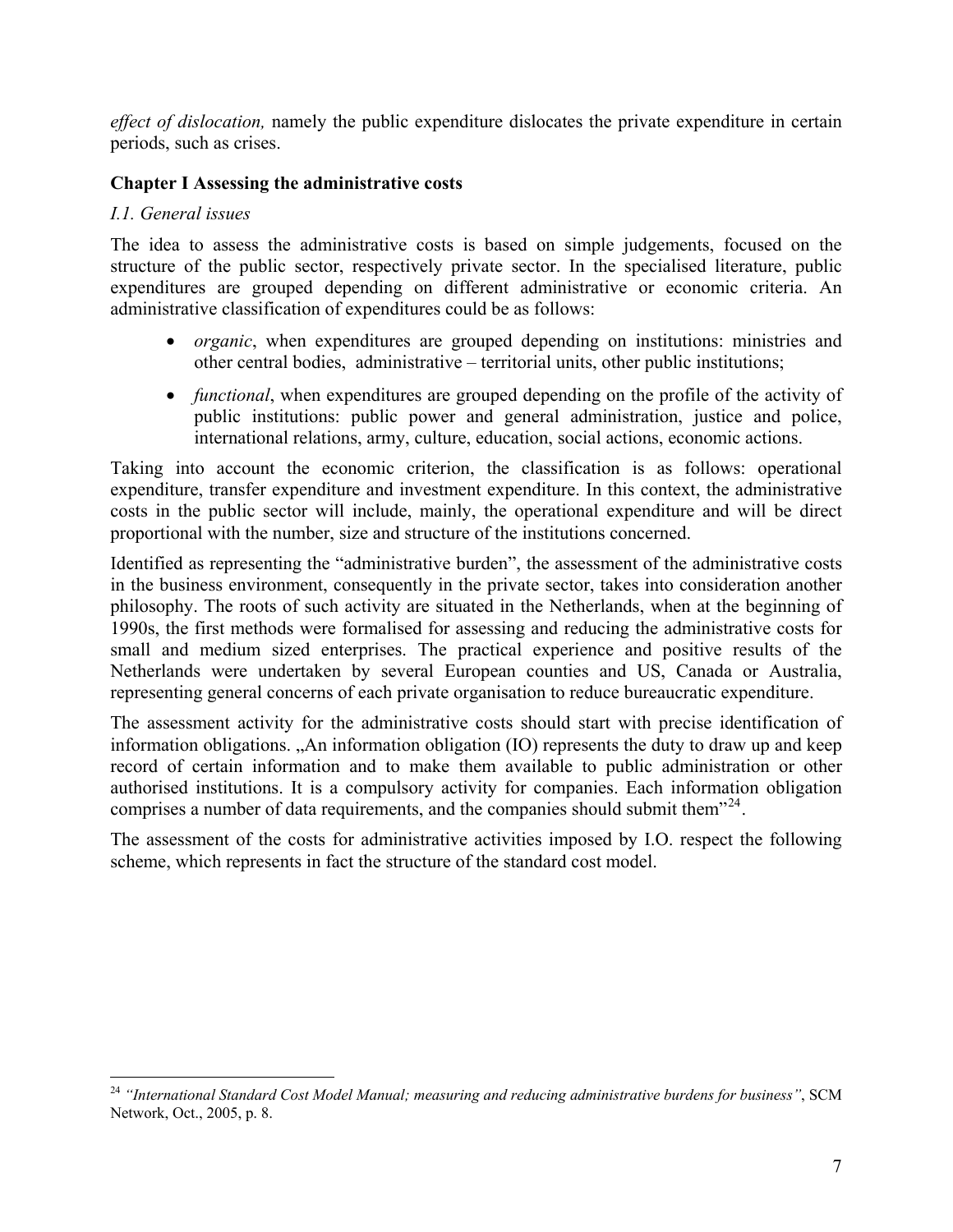

*Fig. 1. Structure of the Standard Cost Model (SCM) <sup>25</sup>*

 Combining the components above described, we obtain the core formula for SCM:  $AC^{26}$  = Price x Time x Quantity (population x frequency) (2)

where:

*Price*: price consists of a tariff, wage costs plus overheads for administrative activities carried out internally or hourly cost for external service providers;

*Time*: the amount of time required to complete the administrative activity;

*Quantity:* comprises the size of the population, businesses affected and the frequency of the activity which should be achieved yearly.

# *I. 2 Standard costs*

SCM has its origins in the United States and it was called "the system of estimative costs". The essence of the method consists in making a comparison between the standard cost and the effective cost, establishing the deviations from the standard cost.

In an economic approach, the standard costs are the ante-calculated costs on rigorous scientific grounds, for a certain structure of the organisations, use of technological methods and procedures in the production process, service and public goods delivery. The rigorous establishment of standard costs determines them to be considered "real costs"; any modification that occurs during the production process is considered a deviation and is therefore ascribed to the final outcomes of the enterprise.

 $\overline{a}$ <sup>25</sup> *Idem*, p. 9

<sup>&</sup>lt;sup>26</sup> Idem, p. 9. See also "Méthodologie commune de l'Union Européene pour l'estimation des coûts administratifs *imposés par la legislation"*, http://www.europa.eu.int/comm/secretariat\_general/impact/docs\_en.htm, p. 3.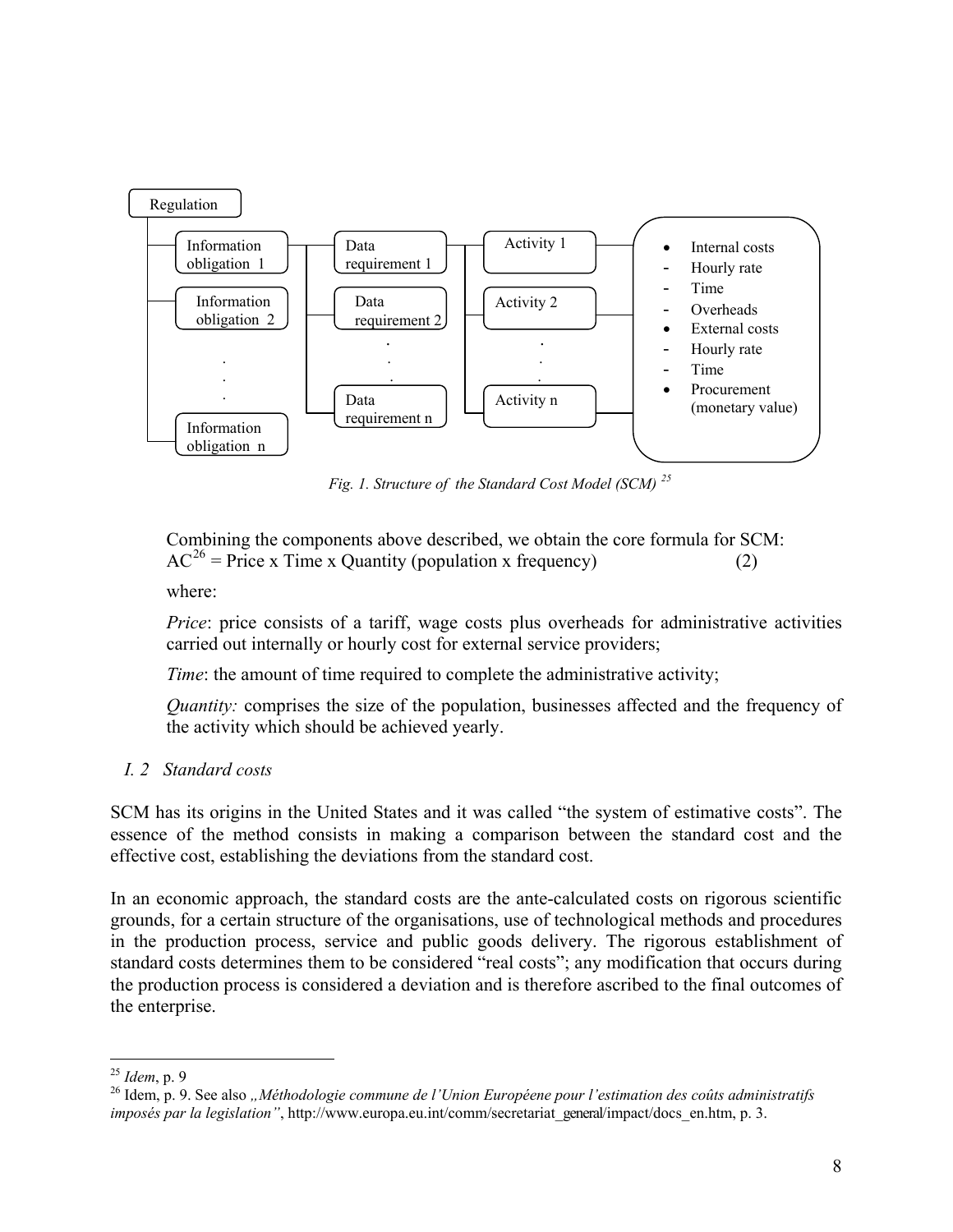SCM application implies the following stages:

*1) The calculation of the standard cost for product, service or public good.* This stage consists in: ■ determining the standard volume of the activity and sizing the standard costs;

- determining standards for indirect costs, respectively indirect production costs (overheads of departments), general administration costs (general overheads) and the distribution costs (sales);
- the actual establishment of standard costs on cost holder;

*2) The account of deviations*. Registration, calculation, supervision and analysis of the deviations from the standard costs are made according to the types of costs, namely the deviations from the standard costs of materials, human resources and overheads. The account of deviations implies:

- making a comparison between the effective costs and the standard costs and establishing the deviations;
- evaluating the amount of deviations and their causes;
- taking measures to avoid negative situations and generalizing the positive aspects.

*3. The organization of standard cost accounting.* Three main alternatives of accounting can be applied:

- $\blacksquare$  the partial cost standard method;
- $\blacksquare$  the single cost standard method;
- the double cost standard method.

SCM main advantages are as follows:

- by supervising the deviations from the standard costs, solutions can be found which regulate the activity of the organization, with positive impact on its profit, respectively the citizens' satisfaction as beneficiaries of the public goods or services;
- the method obliges the management of the public or private organisations to choose those methods which guide its future activity towards attaining basic and ideal standards.

## *I. 3 Efficiency of the European regulations through reducing the costs*

Besides political and administrative reasons, the economic and budgetary reasons represent the basis for enhancing *efficiency* of the EU regulations. Regulations involve a cost and, in the debates regarding the quality of regulation, the cost is crucial.

The European Parliament Resolution of 4th September 2007 concerning better law making mentions the support of this institution in the European Commission's efforts to reveal useless administrative obstacles resulting from the new European legislation through integrating SCMin the procedure of impact evaluation; the document emphasizes: it is essential that the interested parties help to collect the required information for SCM use and the quality of impact evaluation should be controlled by the Commission through notifications accessible to the public. Furthermore, the Parliament should not take into consideration those legislative proposals of the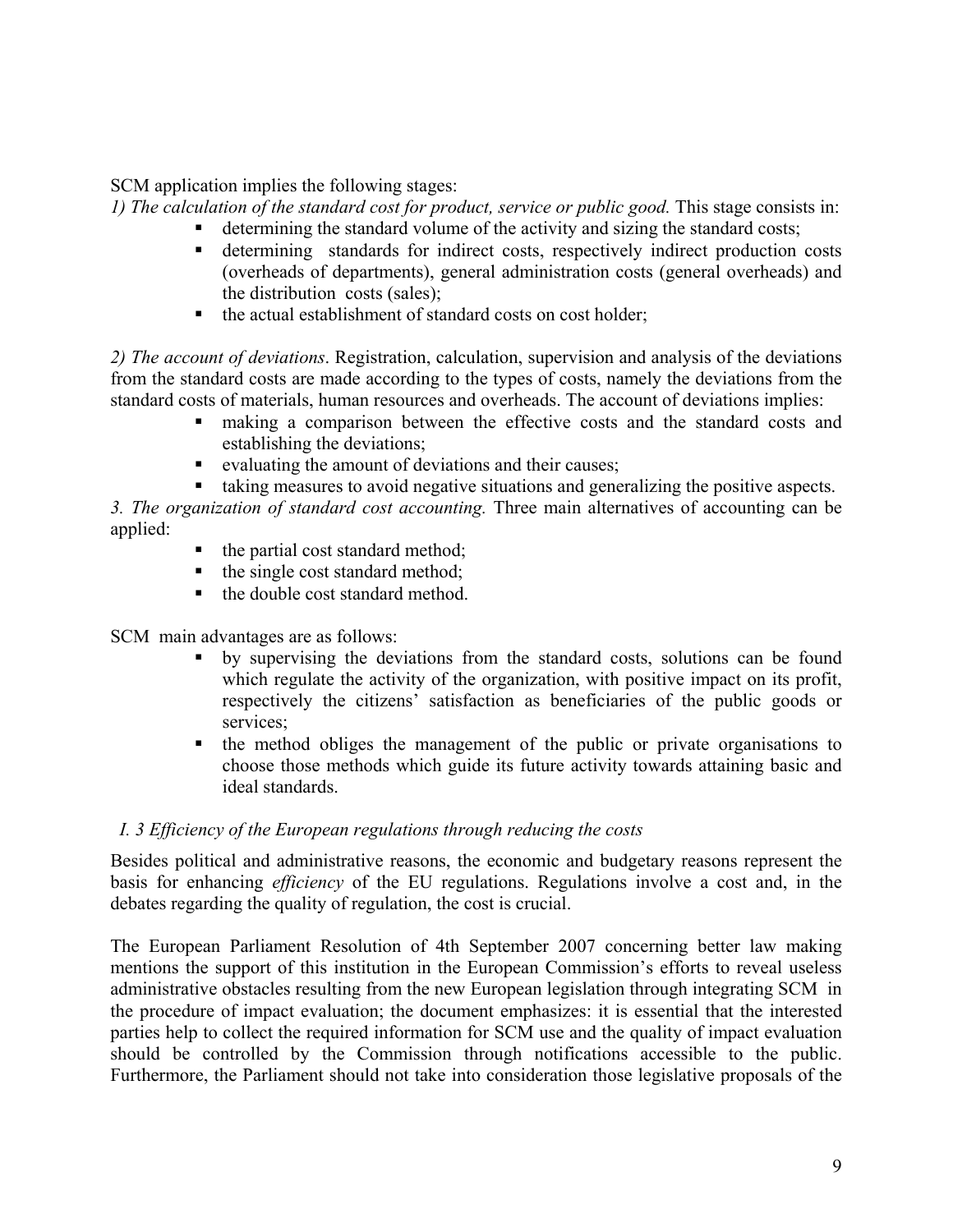European Commission that are not accompanied by an independent controlled impact evaluation that should include the evaluation of any useless administrative obstacles by means of SCM.

According to the European Commission, the efforts of the European Union in light of reducing administrative costs in the legislative system, demonstrate the SCM adjustment to the EU administrative system, identified by the Commission as the "EU Net Administrative Cost Model", synthetically expressed in Table 1.

|                              | <b>Standard Cost Method</b><br>(applied in the Netherlands)                                                                                                                                                                       | "EU Net Administrative<br><b>Costs Model</b> " (adjusted to the<br>integrated and proportional approach<br>specific to the European Union)                                                                                          |
|------------------------------|-----------------------------------------------------------------------------------------------------------------------------------------------------------------------------------------------------------------------------------|-------------------------------------------------------------------------------------------------------------------------------------------------------------------------------------------------------------------------------------|
| <b>Purpose</b>               | Estimates only the costs of<br>the administrative obligations imposed<br>on enterprises, distinguishing<br>between the national and the European<br>level.                                                                        | Estimates the net costs of<br>the administrative obligations imposed<br>on enterprises, the private sector,<br>authorities<br>public<br>and<br>citizens,<br>distinguishing among the national,<br>European and international level) |
|                              | It has a microeconomic aim.                                                                                                                                                                                                       | It has a microeconomic purpose.                                                                                                                                                                                                     |
|                              | It has a macroeconomic<br>Aim (to estimate the cost reducing $-$<br>administrative obstacles- on the<br>economy as a whole)                                                                                                       | A macroeconomic purpose<br>is not taken into consideration.                                                                                                                                                                         |
| <b>Synthetic</b><br>equation | $\Sigma$ P x O<br>P: Price = Tariff x Time;<br>$Q:$ Quantity = number of<br>actions (businesses) x frequency<br>Focus on labour force costs and added<br>value, estimated as representing the<br>main resource for cost reducing. | $\Sigma$ P x Q<br>P: Price=Tariff x Time;<br>$Q:$ Quantity = number of<br>actions (businesses) x frequency<br>When necessary, other types of costs<br>will be considered apart those for<br>labour force and added value.           |

*Table 1. Adapting SCM for the EU Member States<sup>27</sup>*

All the above actions aim to reduce bureaucracy and administrative expenditures for authorising the companies' activity, improving the transparency and simplifying the administrative procedures, enhancing the relation of administration with the companies.

## *I.4 Romania and reducing the administrative costs*

Since January 2008, Romania, through the General Secretariat of the Government belongs to the network of the users of standard expenditure instrument. The governmental strategy has a chapter dedicated to reducing bureaucracy. In this chapter the focus is on the financial aspect and

 $\overline{a}$ <sup>27</sup> European Commission, (2005), Staff Working Paper, Annex to the 2005 Communication on *Better Regulation for Growth and Jobs in the European Union, Minimizing Administrative Costs Imposed by Legislations*, Detailed Outline of a Possible EU Net Administrative Costs Model – SEC (2005) 175, pp. 15-17.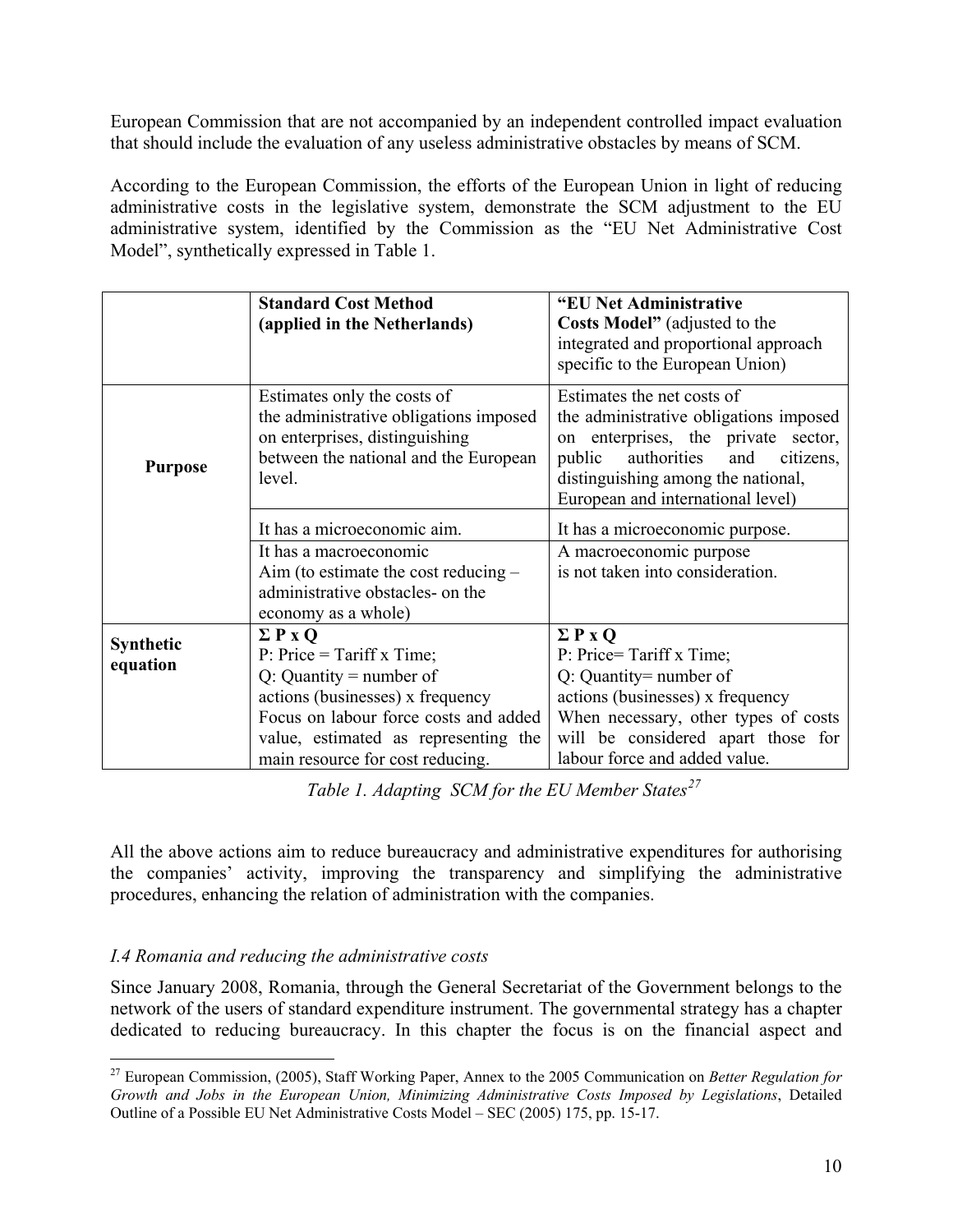simplification of legislation. The Government established the percentage to reduce the bureaucratic expenditures. At EU level, this percentage represents 25%. For Romania, the objective is to have a competitive percentage. The initiatives to reduce the administrative costs of enterprises were focused on the SMEs sector, for the beginning.

In 2006, it was achieved the inventory for authorisations, certificates, licences and permits for the activity of companies, finding out that 34 public institutions have competences in their issuance. We find a total number of 534 authorisations, certificates, licences, permits and there are authorisations under the responsibility of several public institutions.

The real number of authorisations, certificates, licences and permits is 488; the difference between the total number and the real number results from the existence of double competences for issuance.

The legal duration to issue authorisations, certificates, licences and permits is between 5 working days and 90 days, only 21.3% from the authorisations (only 104) apply for the procedure of tacit approval.

#### **Chapter II. The efficiency of public administration and services in the context of reducing the administrative costs**

## *II.1 The impact of reducing the administrative costs on the efficiency of public services*

The following example<sup>28</sup> that we shall describe is based on a classical approach, for the production process in an enterprise, using the Cobb-Douglas production function.

$$
Y = AK^{\alpha} L^{\beta} \quad \text{where:} \tag{3}
$$

*Y* – output resulted from the production process;

 $K$ –fix capital of the enterprise used in the production process;

 $L$  – labour force involved in the production process;

*A,*  $\alpha$ *,*  $\beta$  *are constants with economic significance, namely:* 

 $A$  – coefficient of dimension,  $\alpha$  - elasticity of production related to capital, and

β - elasticity of production related to labour force.

 $\overline{a}$ 

From (3), we define a series of performance indicators, i.e. the average productivity (average output) as well as the marginal productivity (marginal output). On its turn, the average productivity can be determined depending on capital  $(R_K)$  or labour force  $(R_L)$  as follows:

$$
R_K = AK^{\alpha-1}L^{\beta} \text{ , respectively,}
$$
 (4)

$$
R_L = A K^{\alpha} L^{\beta - 1} \tag{5}
$$

We opted for the indicator concerning productivity on the ground of two reasons:

- productivity, precisely its growth represents the necessary way forward to be approached during crisis;
- **Productivity is determined by production/service (effectiveness) in the light of the** effort invested in order to attain the outcome (efficiency).

<sup>&</sup>lt;sup>28</sup> The model is adapted according to Matei, A., (2008) *"Performance of Public Expenditure Management at Local Governance Level in Romania"*, Transylvanian Review of Administrative Sciences, No. 23E/June/pp. 59 – 73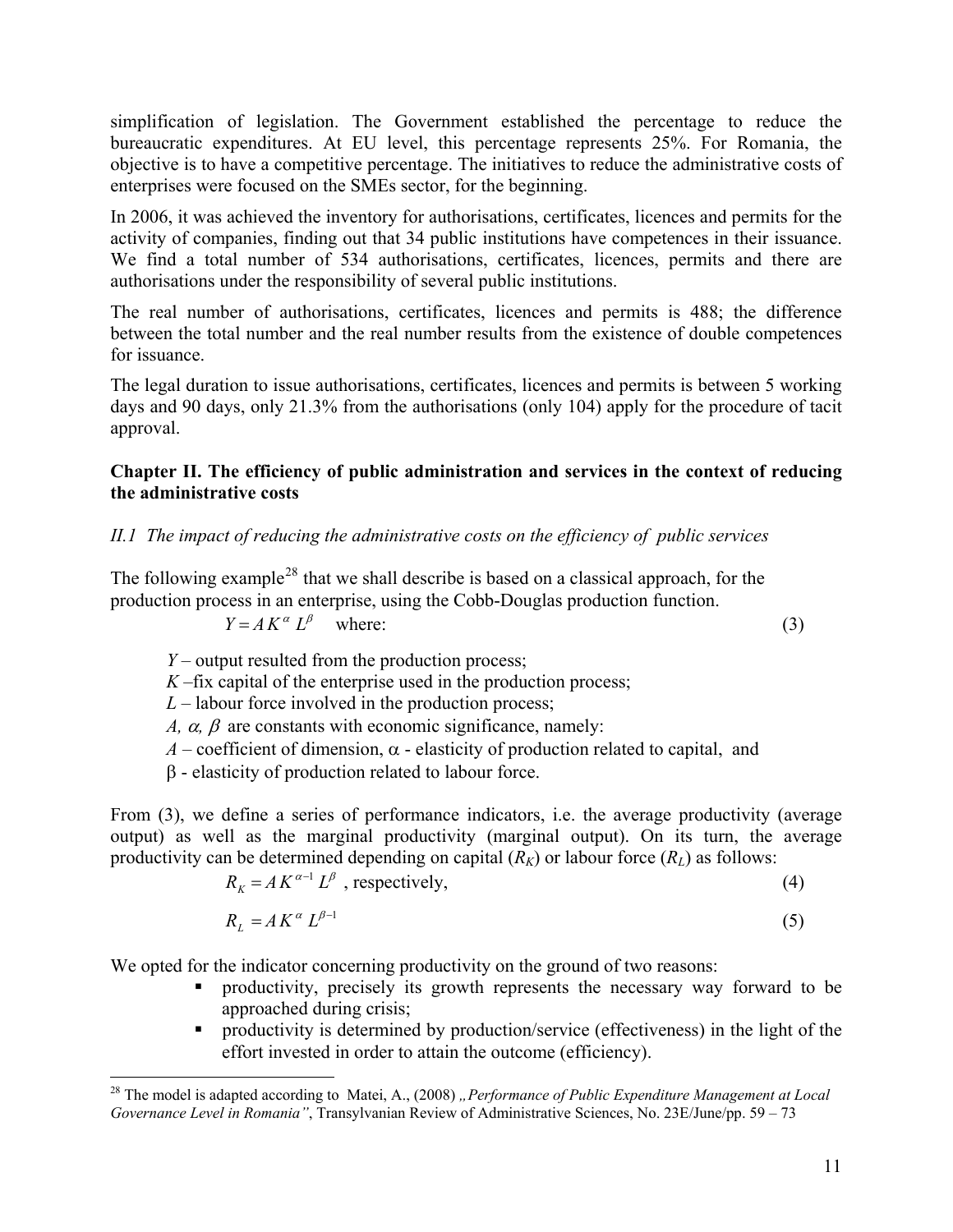At the same time, we should take into consideration the fact that, for public services, the economic *efficiency* refers to the economic results of the public organisations. The social *efficiency* is closer to the objective proposed. It refers to the outcomes of the service activities from the consumers' point of view, expressed through the degree of meeting the needs or the qualitative level of the services. The qualitative level of services may be expressed by means of models, such as L.S.Simon's <sup>29</sup> model or indicators concerning the weight of the service providers related to the number of inhabitants etc.

## *II.1.1. The formal model*

The model describing the influence of reducing the administrative costs on the economic *efficiency* is based on the following important hypotheses:

- in the public or private organisation there is a policy for reducing the administrative costs, determined both by internal and external measures;
- the administrative costs are within a relation of proportionality both with the total capital,  $K_t$ , and total labour force,  $L_t$ . In a simplified expression, this second hypothesis is translated through existence of positive, sub unitary constants  $\lambda$ ,  $\mu$ , so that the administrative cost *AC* is as follows:

$$
AC = \lambda K_t + \mu L_t \tag{6}
$$

• in the situation of reducing the administrative costs, the financing flows are used exclusively in production, assuming that they will determine its increase. Consequently, in the absence of other influences, we shall have:

$$
K_t = K + \lambda K_t \tag{7}
$$

$$
L_t = L + \mu L_t
$$

Solving (7) and introducing in (3) we obtain:

$$
\frac{Y}{\left(1-\lambda\right)^{\alpha}\left(1-\mu\right)^{\beta}}=A K_t^{\alpha} L_t^{\beta}
$$
\n(8)

If we write:

$$
Y_t = Y / (1 - \lambda)^{\alpha} (1 - \mu)^{\beta}
$$
 (9)

 $Y_t$  will have the significance of a total production that will be obtained using the whole capital and labour force.

The expression: 
$$
k = (1 - \lambda)^{\alpha} (1 - \mu)^{\beta}
$$
 (10)

will be defined as a *factor of influence of the administrative costs on production*.

• In the case of a policy for reducing the administrative costs spread out on several years, *n*, we obtain a succession of effects overlapped, due to annually factors of influence,

 $k_1, k_2, \ldots, k_n$  and consequently:

$$
Y_t = Y / \prod_{i=1}^n k_i, \text{ where: } \tag{11}
$$

 $\overline{a}$ <sup>29</sup> Simon, L. S., (1965), *"Measuring the Market Impact of Technical Services*", Journal of Marketing Research, Feb., pp. 33 - 35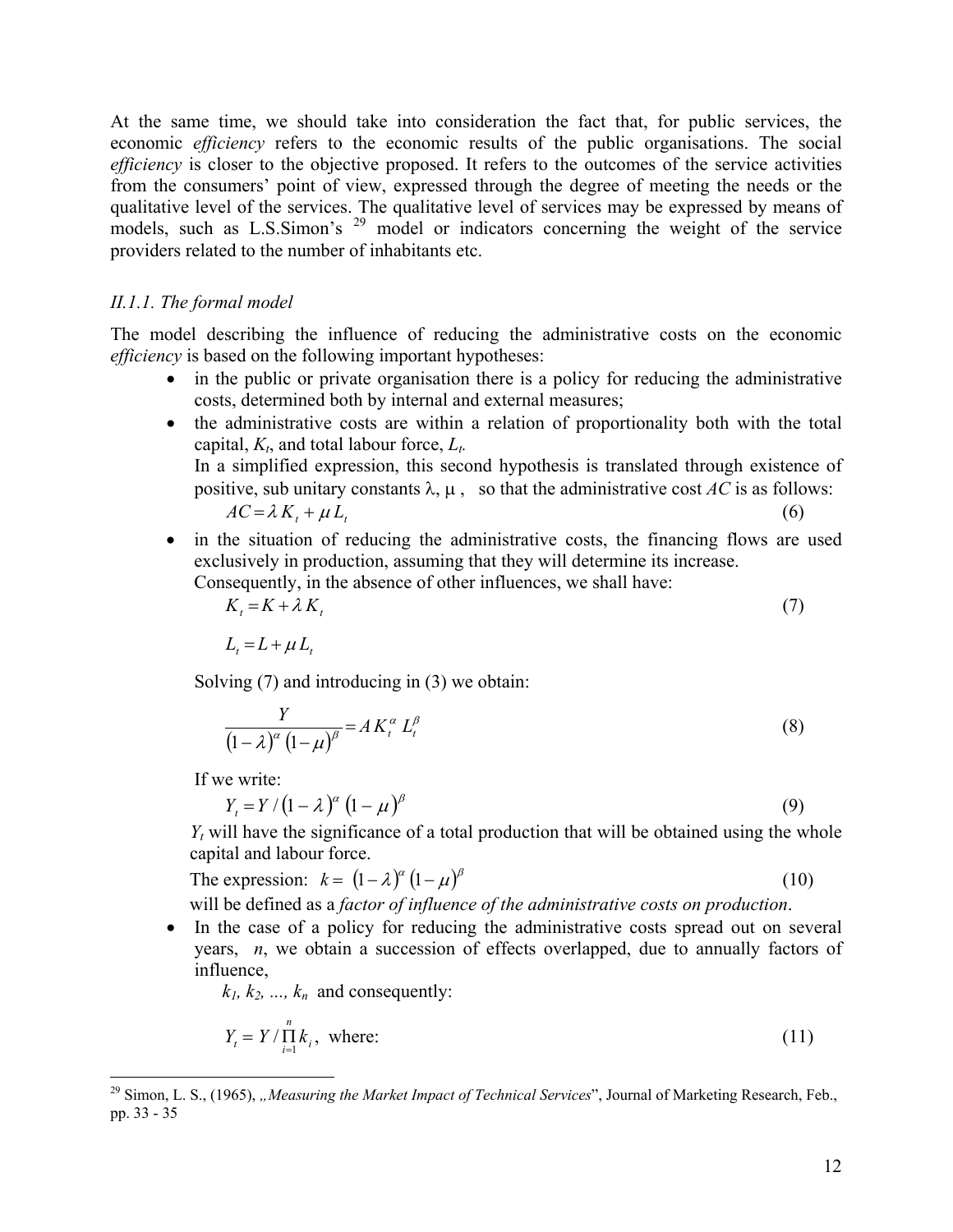$$
k_i = (1 - \lambda_i)^{\alpha} (1 - \mu_i)^{\beta} \tag{12}
$$

 represents the factor of influence of the administrative costs on production in the year *i*.

Through a similar judgement, we obtain factors of influence on average productivity depending on capital,  $k_K$ , or depending on labour,  $k_L$ .

$$
k_K = (1 - \lambda)^{\alpha - 1} (1 - \mu)^{\beta}, \text{ respectively,}
$$
 (13)

$$
k_{L} = (1 - \lambda)^{\alpha} (1 - \mu)^{\beta - 1} \tag{14}
$$

From  $(10)$ ,  $(13)$  and  $(14)$ , it results easily:

$$
k = \frac{1}{2} [(1 - \lambda)k_K + (1 - \mu)k_L]
$$
 (15)

#### *II.1.2. An empiric example*

 $\overline{a}$ 

In order to provide an example on the above mentioned issues, we turned into consideration the autonomous regies R.A. "Apa", Braila, Romania, (R.A. "Water"), whose general objective is to develop the system of water and sewerage at local level through modernisation and its enlargement towards peripheral areas of Braila Municipality.

The statistic quarterly data for  $2000 - 2008^{30}$  are presented in Appendix 1.

The determination of constants for the production function (3) imposes, firstly its logarithmic process. Consequently we obtain  $3^1$ :

$$
\lg Y = \lg A + \alpha \lg K + \beta \lg L \tag{16}
$$

Appendix 2 presents the logarithmic values that will be used in (16).

The results of a statistic correlation analysis demonstrates, as resulted from Table 1, significant positive powerful correlations of the variables from (16), supporting the validity of the empirical data and their compatibility with the model.

 $30$  Data undertaken from the Bulletins of the National Statistics Institute,  $2000 - 2008$ , as well as from financial reports transmitted by R.A. "Apa" to local authorities.

<sup>&</sup>lt;sup>31</sup> Matei, A., Matei, L., (2007), *"Systemic Models of Local Development*", in "Theoretical and Applied Economics", No 1(506), 2007, p. 19, Bucharest, Romania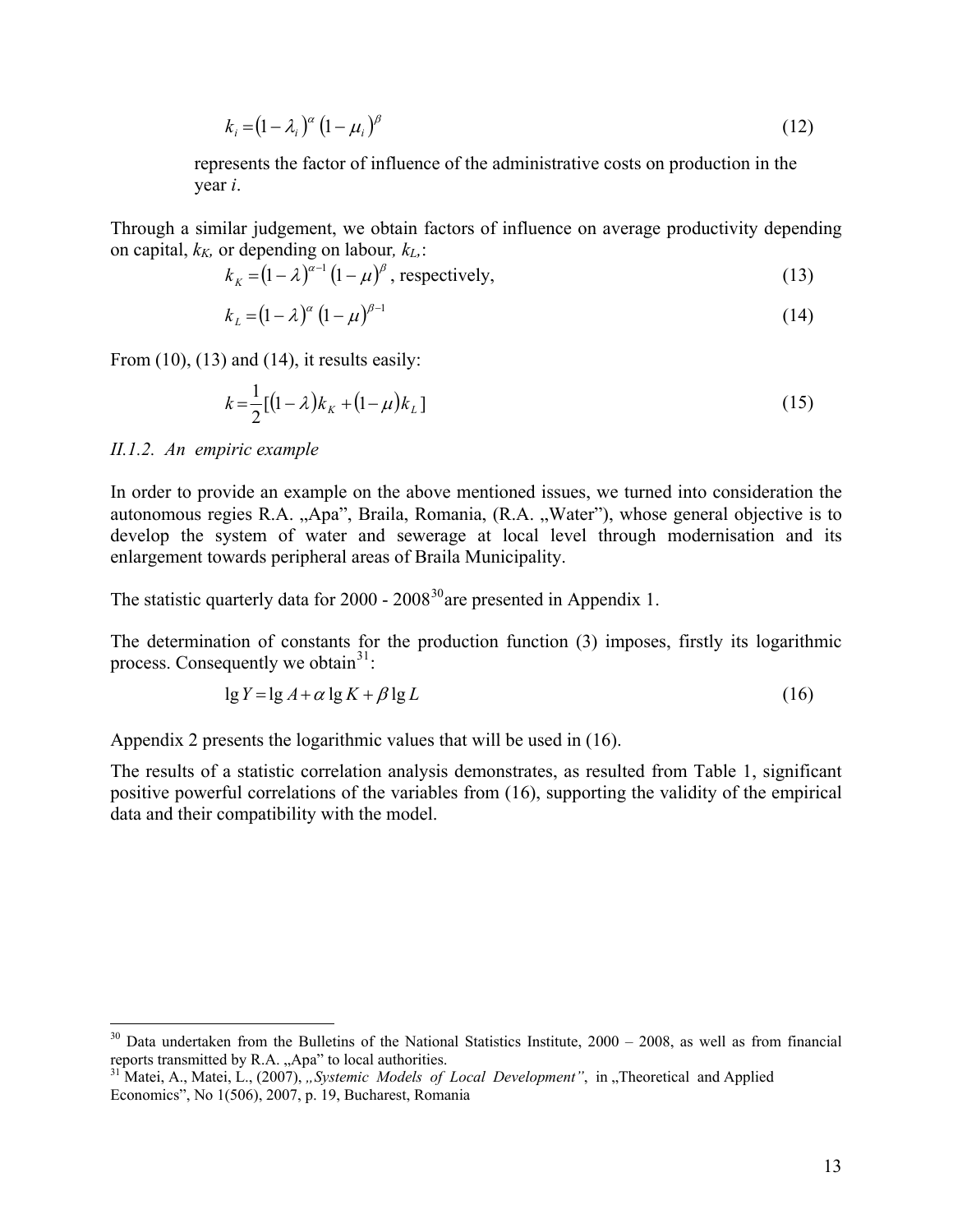|      |                            | lg Y      | lg K      | lg L      |
|------|----------------------------|-----------|-----------|-----------|
| lg Y | <b>Pearson Correlation</b> |           | $0.979**$ | $0.977**$ |
|      | N                          | 45        | 45        | 45        |
| lg K | <b>Pearson Correlation</b> | $0.979**$ |           | $0.957**$ |
|      | N                          | 45        | 45        | 45        |
| lg L | <b>Pearson Correlation</b> | $0.977**$ | $0.957**$ |           |
|      |                            | 45        | 45        |           |

\*\* Correlation is significant at the 0.01 level (2 – tailed)

*Table 2 Double varied correlations of the logarithmic variables of Cobb-Douglas function* 

In order to determine the constants from (16), we use the regression analysis, obtaining:

$$
lg Y = 0.179 + 0.531 lg K + 0.448 lg L
$$
 (17)

From (16) and (17) it results: A = 1.511,  $\alpha = 0.531$ ,  $\beta = 0.448$ , which transforms (17) into (17'):

$$
Y=1.511 \text{ K}^{0.531} \text{ L}^{0.448} \tag{17'}
$$

Formulating a hypothetic situation for reducing the administrative costs at the level  $\lambda = 5\%$  and  $\mu = 10\%$  we obtain, using (10) the value of the factor of influence on production:

$$
k = 0.9283\tag{18}
$$

Consequently the limitation of the administrative costs at the above described level will involve an increase of production by  $1/k = 1.077$  namely 7.7%.

Calculating the average productivity depending on capital or labour force, we shall discover that the reduction of administrative costs does not lead necessarily, at least for the present example to its increase.

In fact, using (13), respectively (14) we get:

$$
k_{K} = 0.9771, k_{L} = 1.0315
$$
\n<sup>(19)</sup>

leading to a growth of the average productivity depending on capital by 2.34% and a reduction by 3.05% of average productivity depending on labour force.

In view of our study, we deduct a more explicit situation concerning the impact of reducing the administrative costs on the efficiency of the public sector, aimed to emphasise the administrative costs and to establish a linear relation with the increase of production  $(\Delta Y)$ , respectively, evolution of productivity related to capital  $(\Delta R_K)$  or labour force  $(\Delta R_L)$ .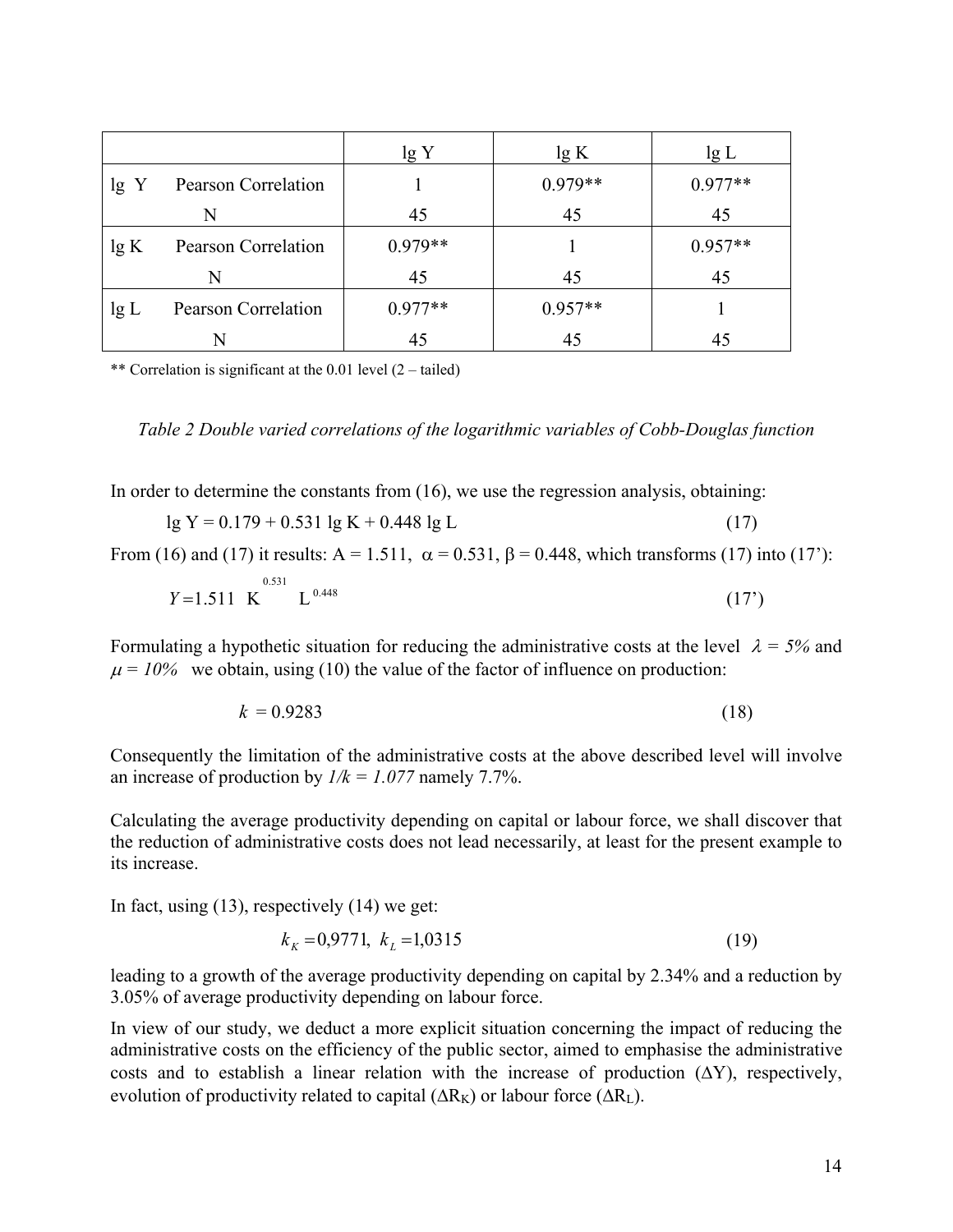Thus, by processing the data from Appendix 1 and 2, taking into consideration the above model, we find:

$$
\Delta Y = 0.738 \, \text{AC}^{0.985} \tag{20}
$$

as well as:

 $\log \Delta Y = 5.122 + 15.213 \Delta R_K - 4.174 \Delta R_L$  (21)

$$
lg AC = 5.784 - 6.109 \Delta R_K - 2.202 \Delta R_L
$$
 (22)

Consequently, we discover a non-linear relation between the growth of production further the injection of the financial flows deriving from limited administrative costs. For the empirical example, the influences of labour productivity are different related to the growth of production or the administrative costs.

#### **Conclusions**

The model taken into consideration confirms the reason of the working hypotheses, presented in introduction. The enlargement of the topic of reducing the administrative costs towards the public sector is justified through close connections between the public and private sector, also demonstrated by the actual developments of New Public Management. The topic of reducing the administrative costs is not specific only for the private sector, but, as confirmed by the recent documents of the European Commission, is found as effect of the legislative harmonization or transposition of EC legislation and acquis communautaire in the practice and jurisprudence of the Member States. And this fact represents only an example.

The novelty of the results derive from the economic model proposed for assessing the impact of reducing the administrative costs on the efficiency in the public sector. The theoretical construction presented, confirms also the direct link between the level of production and the level of the administrative costs as well as the influence of the efficiency of using the capital and labour force. When speaking about reducing the administrative costs, we associate to this process the reinvestment of the amounts made available in the production process. This assumption becomes essential in model building.

Referring to the empirical model, the proposed limitations for the administrative costs and their proportionality with the capital expenses, respectively labour force are extracted from the reality found in several organisations providing public services. Thus the average level of the administrative costs amounts  $7 - 8\%$  from the capital value, respectively  $15 - 23\%$  from the expenses for labour force.

The impact on production is significant, amounting 7.7% in our example. Therefore, a quick overview reveals non-linearity of the ratios between the growth of production and reduction of the administrative costs, transposed in relation (20) in our paper.

Concerning the influence of labour productivity, both the direct calculations by means of the coefficients from (19) and the regression equation (21) lead to different evolutions.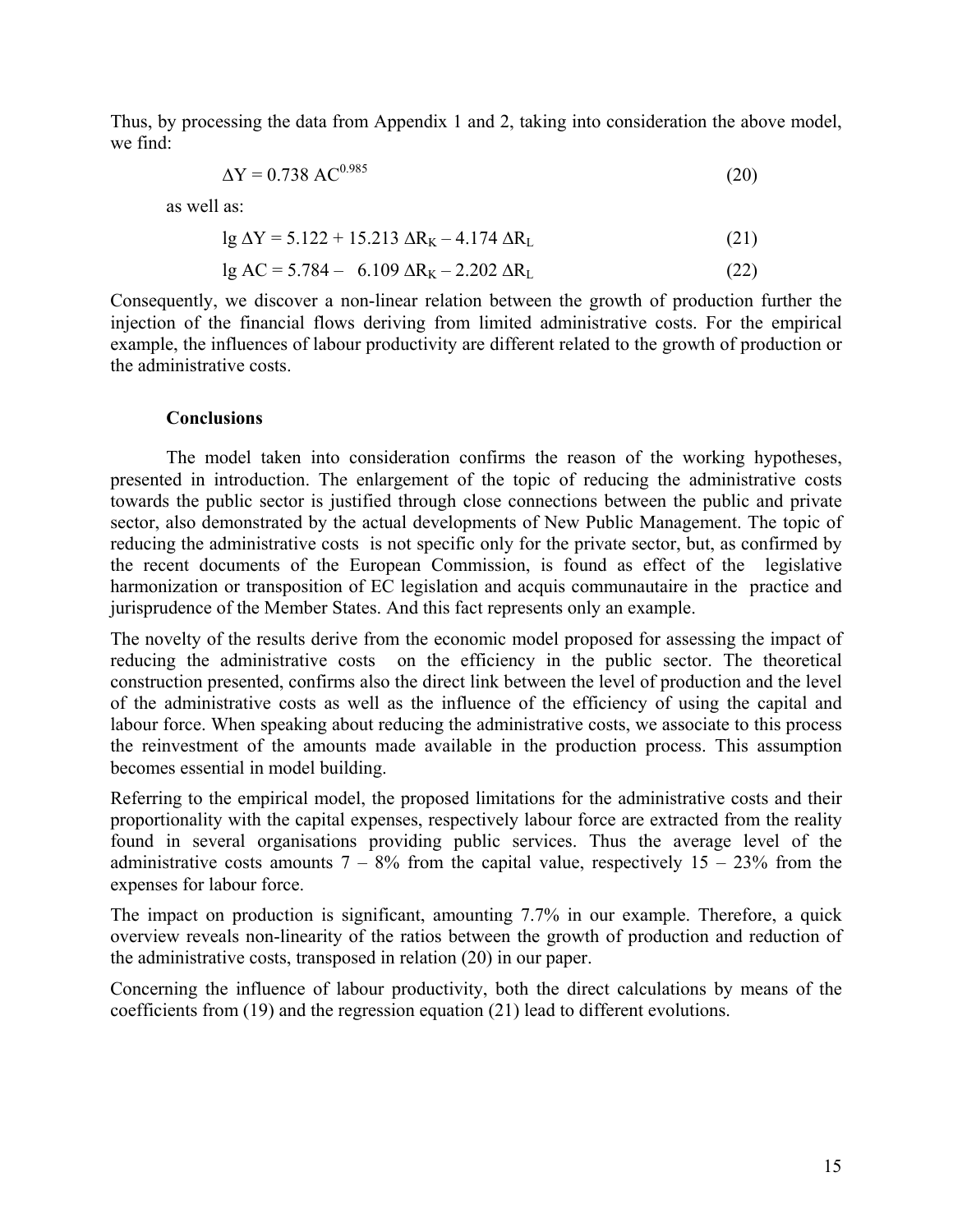Those evolutions, revealing the growth by 2.34% of productivity related to capital and reduction by 3.05% of productivity related to labour force, demonstrate, in our opinion, the following issues:

- a limit of the proposed model that could lead to the need to determine intervals for the variation of the coefficients  $\lambda$  and  $\mu$  in order to ensure a simultaneous growth of productivity. For the quantitative modelling, it imposes simultaneous sub unitary conditions for relations (10), (13) and (14). An easier case would be the one supposing that  $\lambda = \mu$ , but it is deviated from the empirical reality;
- need of restructuring the production process further the policy of reducing the administrative costs. Our example reveals the fact that restructuring refers even to the labour force, for which the expenses should increase in a larger proportion than the capital expenses. We refer herewith at the financial resources, reallocated due to reducing the administrative costs.

A novel conclusion derives from the analysis of the equations (21) and (22), showing a differentiated behaviour of the influence of the variation of productivity related to the growth of production; respectively to the volume of the administrative costs.

The significant conclusion is for the growth of productivity related to capital which will determine an increase of production and decrease of the administrative costs.

The future researches concerning the evaluation of the impact of reducing the administrative costs could continue both by improving the proposed model and using new evaluation modalities based on the cost-benefit analyses or input-output analyses. These ideas are based on the recent methodologies concerning the impact analysis of the European policies, involving the diversification and enlargement with adjacent methodologies on reducing the administrative costs.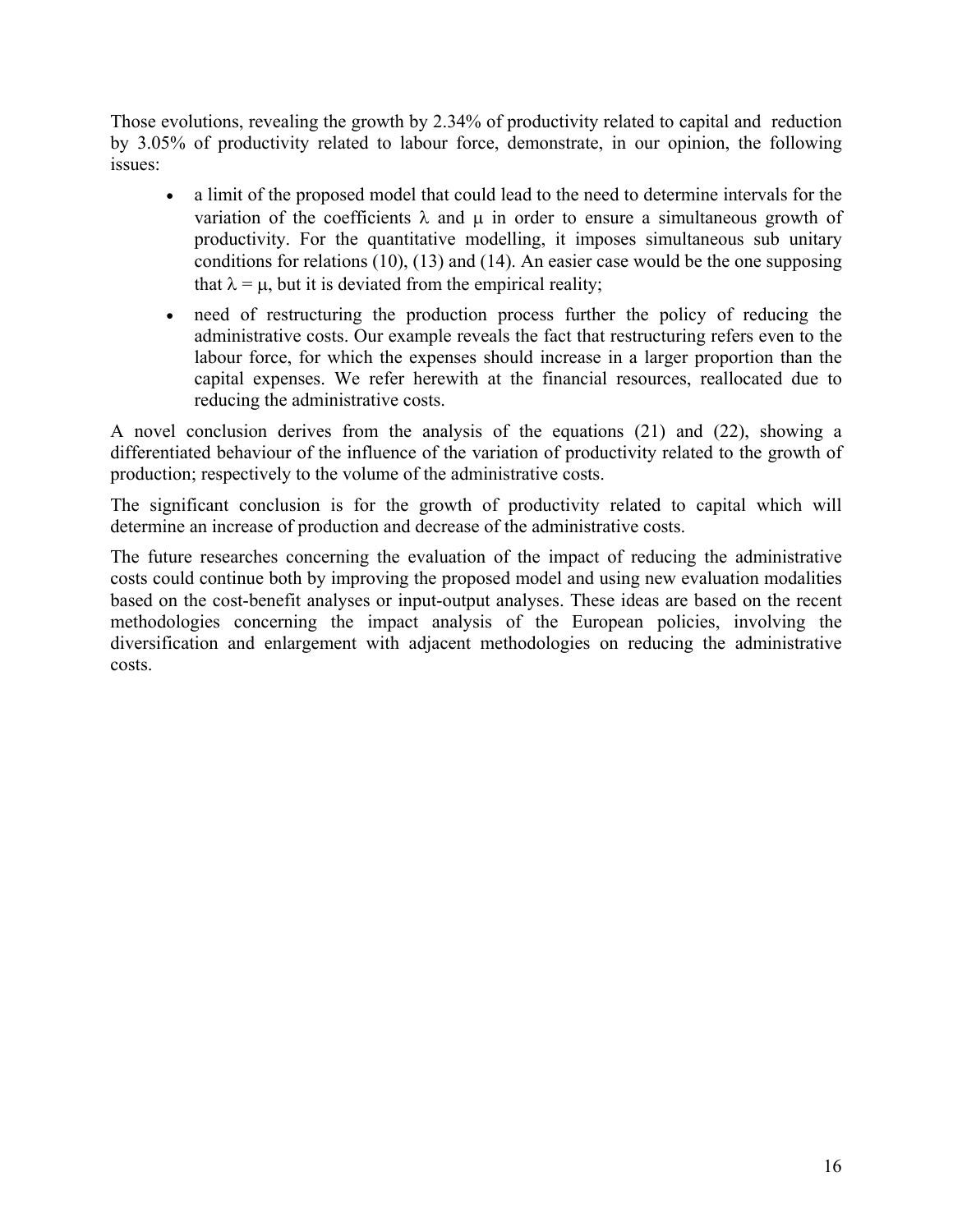#### **References**

- *"Administrative Costs: The Effort to Identify, Measure and Reduce Them The 2007 Federal Government Report on the Use of the Standard Cost Model*", The Federal Government, www.Bundesregierug.de;
- Afonso, A., Schuknecht, L., Tanzi, V., (2003), *"Public sector efficiency: an international comparison"*, ECB, WPS242;
- Afonso, A., Schuknecht, L., Tanzi, V., (2006), "Public sector efficiency: Evidence for New EU *Member States and Emerging Markets*", ECB WPS581;
- Androniceanu, A., (2000), *"Management public international*", Editura Economică, Bucharest, Romania;
- Allen, R., Tommasi, D. (eds), (2001), *"Managing Public Expenditures: A Reference Book for Transition Countries"*, OECD;
- Bartoli, A., (1997), "Le management dans les organisation publiques", Ed. Dunod. Paris:
- Bonnet, Fr., (1993), *"Management de l'administration*", De Boeck Universite, Paris, France;
- Drucker. P., (2001), *"Eficiența factorului decizional*", Editura Destin, Bucharest, Romania;
- Chen, C., X., Lu, H., Sougiannis, Th., (2009), "*Managerial Empire Building, Corporate Governance, and the Asymmetrical Behavior of Selling, General, and Administrative Costs*", AAA 2009 Management Accounting Section (MAS), Meeting Paper, Available at SSRN: http://ssrn.com/abstract=1209162;
- Clifton, J., Fuentes, D., (2003), *"Privatisation in the European Union: Public enterprises and Integration"*, Springer;
- Connolly, S., Munro, A., (1999), *"Economics of the public sector*", Prentice Hall Europe;
- Cowper, J., Samuels, M., (2001), *"Analiza comparativă a performanţelor în sectorul public: experienţa Regatului Unit al Mării Britanii*", in Matei, A. (coordinator of translation), "*Analiza comparativă, evaluare şi management strategic în sectorul public"*, Editura Economică, Bucharest, Romania;
- Dobrotă, N., (coord.), (1999), *"Dicţionar de economie"*, Editura Economică, Bucharest, Romania;
- D'Souza, J., (2004), *"Public Administration and the Public Management: A Case of Study Reform in the United Kingdom"*, in "Public Administration and Management: An Interactive Journal", 9(2);
- *"Good Practice Guidelines for the Management of the Evaluation Function"*, http://europa.eu.int/comm/dg19/evaluation/eu/goodpracticieen.htm;
- Guasch, J. L., Hahn, R., W., (2005), "*The Costs and Benefits of Regulation: Implications for Developing Countries*", World Bank Policy Research Working Paper, no. 1773;
- Iovănaş, I., (1979), *"Dreptul administrativ şi elemente ale ştiinţei administraţiei"*, Editura Didactică şi Pedagogică, Bucharest, Romania;
- *"International Standard Cost Model Manual; measuring and reducing administrative burdens for business*", SCM Network, 2005;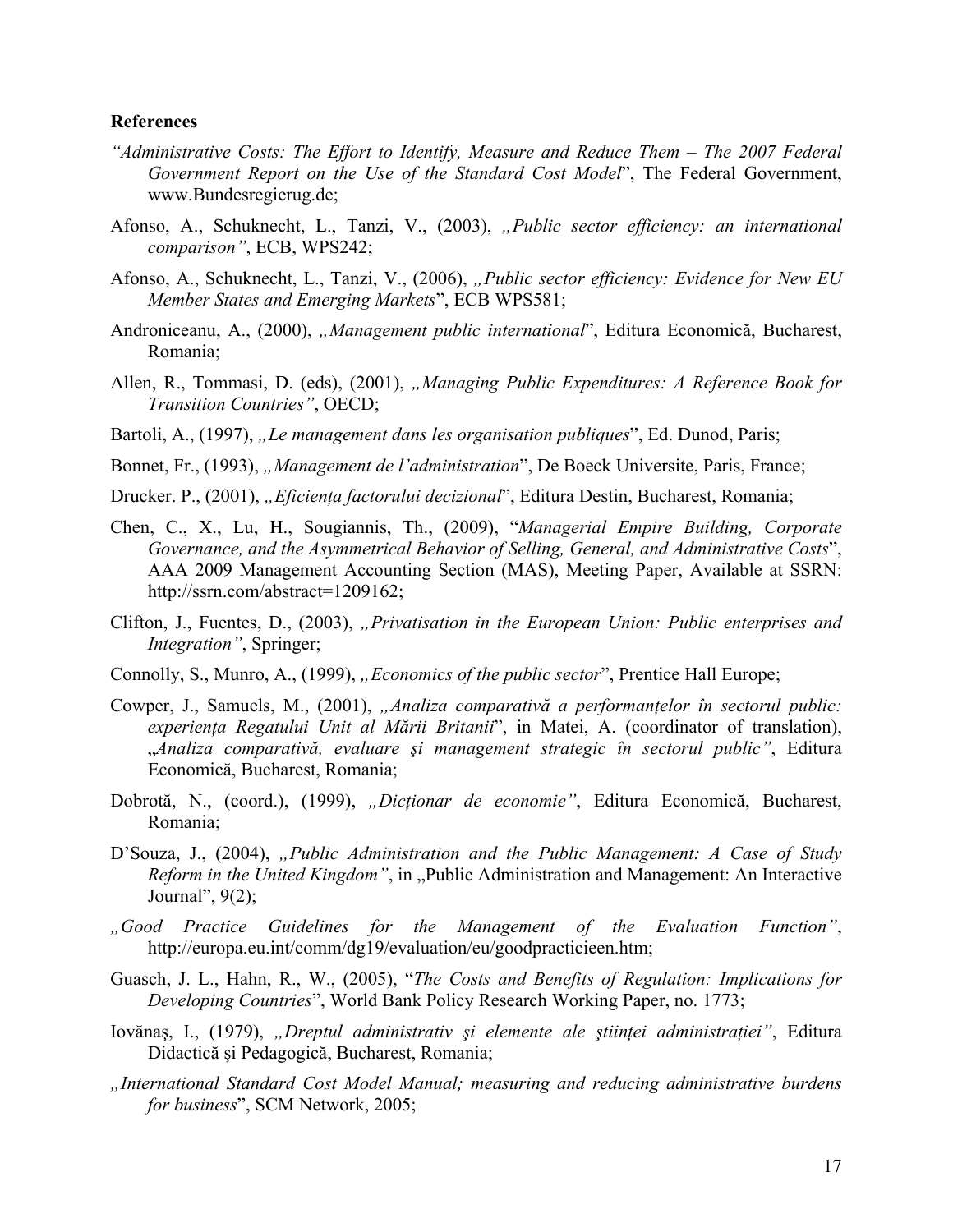*"International benchmark EC Directives; Germany, Denmark and the Netherlands"*, 2006;

- Jackson, R., J., Rosenberg, D., (2006), "*A New Method of Random Sampling to Reduce the Cost of Regulatory Monitoring"*, Harvard Law and Economic Discussion Paper No. 562, Available at SSRN: http://ssrn.com/abstract=943038.
- Keyworth, T., (2006), "*Measuring and Managing the Costs of Red Tape: A Review of Recent Policy Developments*", Oxford Review of Economic Policy, Vol. 22, Issue 2, pp. 260 – 273;
- Matei, A., (2002), (coordinator of translation), *"Analiză comparativă, evaluare şi management strategic în sectorul public"*, Editura Economică, Bucharest, Romania;
- Matei, A., (2003), *"Economie publică. Analiza economică a deciziilor publice"*, Ed. Economică, Bucharest, Romania;
- Matei, A., (2007),"*Empirical Approaches About the Input-Output Model for the Local Economic Development: Case Study in Braila Municipality*", International Journal of Public Administration in Central and Eastern Europe, No. 1, pp 38-49, Available at SSRN: http://ssrn.com/abstract=1317609
- Matei, A., (2008), *"Performance of Public Expenditure Management at Local Governance Level in Romania"*, Transylvanian Review of Administrative Sciences, No. 23E/June/pp. 59 – 73;
- Matei, A., Dinu, T., (2009), "*Improvement of Government Financing through Non-Conventional Methods: Reducing the Administrative Costs in the Public Sector*", Fifth TransAtlantic Dialogue. The Future of Governance in Europe and the US, Washington, D.C., June, 11 - 13, Available at SSRN: http:// ssrn.com/abstract=1421133;
- Matei, A., Matei, L., (2007), *"Systemic Models of Local Development*", Theoretical and Applied Economics, No. 1(506), pp. 11-24, Available at SSRN: http:// ssrn.com/abstract=1311811;
- Matei, L., (2001), *"Management public"*, Editura Economică, Bucharest, Romania;
- Mayer, P., (1957), *"Administrative organization. A comparative Study of the Organization of Public Administration*", Stevens&Sons Ltd. London, U.K.;
- *"Measuring Administrative Costs: UK Standard Cost Model Manual, 2005, Better Regulation Executive*", Cabinet Office, www.cabinet-office.x.gsi.gov.uk;
- *"Méthodologie commune de l'Union Européene pour l'estimation des coûtes administratifs imposés par la legislation – Manuel operationel*", (2004), http://www.europa.eu.int/comm/secretariat-general/impact/docs\_en.htm
- Musqrave, R., A., (1974), *"Expenditure Policy for Development"*, University of Florida Press, USA;
- Payne, J., E., Ewing, B., T., Mohammadi, H., (2006), *"Wagner's hypothesis: new evidence from the US using the bounds testing approach*" in Ott, F., A., Cebula, R., J., (2006), *"Empirical Public Economics*", Edgar Elgar Publishing Company, pp. 30 – 40;
- Richard, B., Triche, Th, Apogee Research, Inc, (2006), "*Reducing regulatory barriers to privatesector participation in Latin America's water and sanitation services"*, World Bank Policy Research Working Paper Series no. 1322, Available at SSRN: http://ssrn.com/abstract=922903;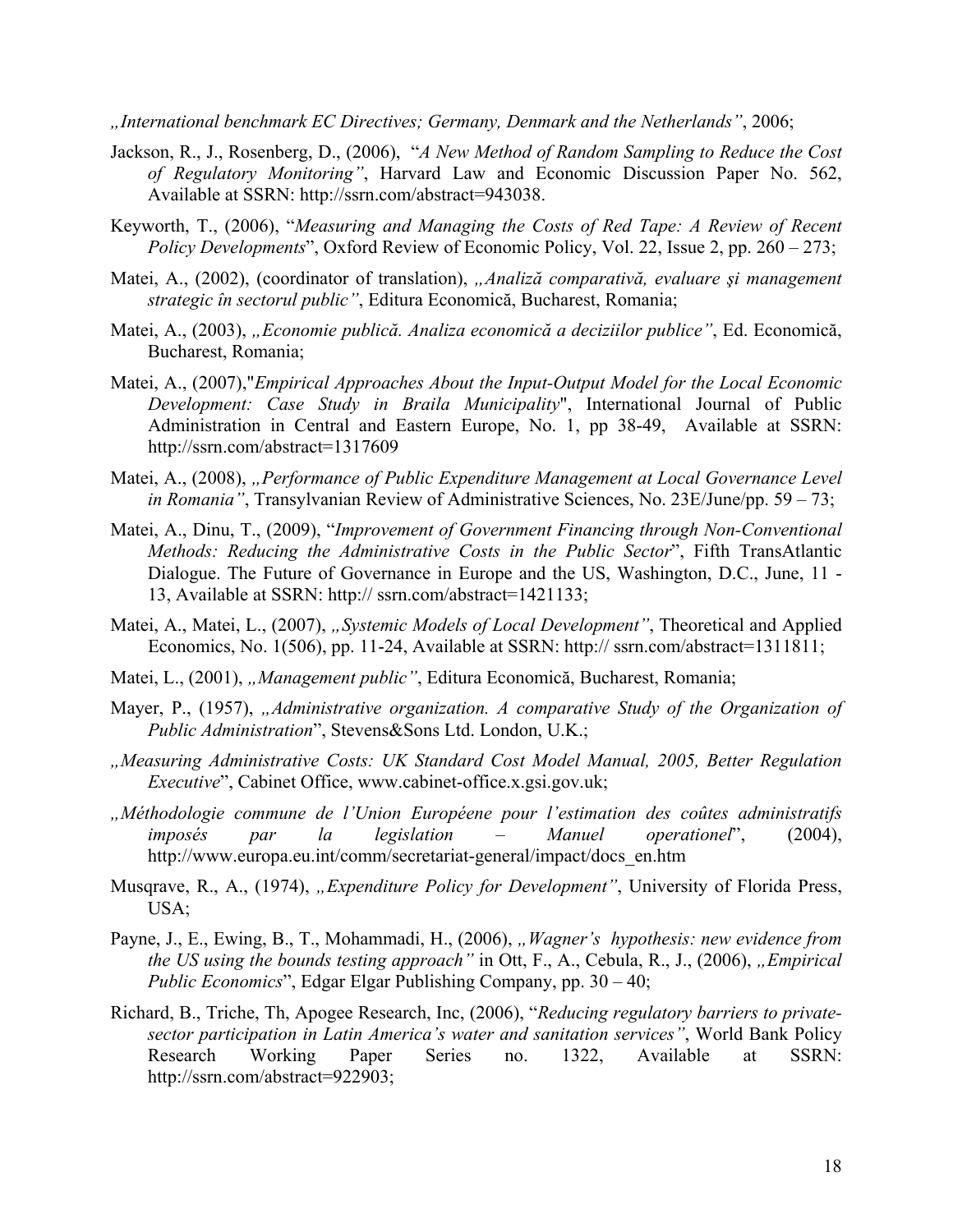- Rosenbloom, D., H., O'Leary, R., (1996), *"Public Administration and Law*", second edition, CRC. Press;
- Rostow, W., W., (1960), "The Stages of Economic Growth: A Non Communist Manifesto", Cambridge University Press, U.K.
- Seerden, R., Stroink, F., (2002), *"Administrative Law of European Union, its Member States and The United States – a comparative analysis"*, Ed. Intersentia;
- Simon, L. S., (1965), "Measuring the Market Impact of Technical Services", Journal of Marketing Research, Feb., pp. 32 - 39
- Staff Working Paper, Annex to the 2005 Communication on "*Better Regulation for Growth and Jobs in the European Union, Minimizing Administrative Costs Imposed by Legislations, Detailed Outline of a Possible EU Net Administrative Costs Model – SEC (2005) 175"*, European Commission, (2005);
- Government of Romania, (2008) *"Strategy for better regulation at central government level",*  2008-2013, http://www.sgg.ro;
- Ul Haque, N., Montiel, P. J., Sheppard, St., c., (1998), *"Public Sector Efficiency and Fiscal Austerity"*, IMF Working Paper No 98/56;
- Verwey, D.R., (2004), "The European Community, the European Union and the International *Law of Treaties"*, Cambridge University Press.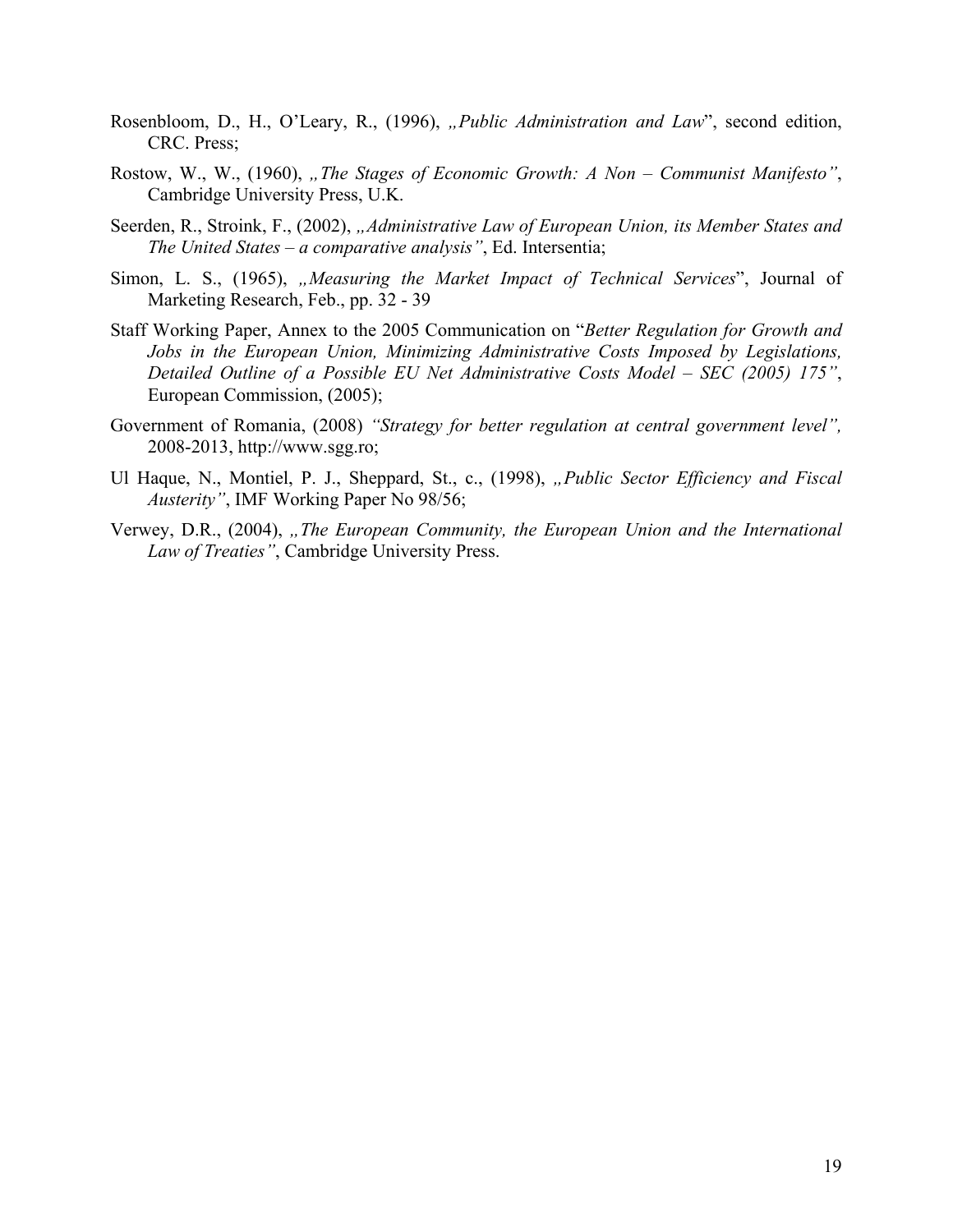| Year | Quarter             | <b>Production (Y)</b>   | Capital (K)  | Wage expenses (L) |
|------|---------------------|-------------------------|--------------|-------------------|
|      |                     | [lei]                   | [lei]        | [lei]             |
|      | Ι                   | 2,627, 221              | 6,791,052    | 1,060, 729        |
|      | $\overline{\rm II}$ | 3,002, 539              | 5,578, 364   | 1,157, 159        |
| 2000 | III                 | 3,502, 961              | 5,093, 289   | 1,253,589         |
|      | IV                  | 3,377, 857              | 6,791,055    | 1,350, 022        |
|      | Total               | 12,510,578              | 24,253,760   | 4,821, 499        |
|      | I                   | 2,514,648               | 5,009, 156   | 1,191,781         |
|      | $\mathbf{I}$        | 2,971, 856              | 4,174, 296   | 1,418, 787        |
| 2001 | III                 | 3,200, 461              | 3,988, 772   | 1,475, 539        |
|      | IV                  | 2,743, 254              | 5,380, 206   | 1,589, 044        |
|      | Total               | 11,430, 219             | 18,552, 430  | 5,675, 151        |
|      | I                   | 3,060, 248              | 5,134,438    | 1,126, 901        |
|      | $\rm II$            | 3,122, 702              | 5,339, 815   | 1,229, 346        |
| 2002 | III                 | 3,372, 518              | 5,412, 751   | 1,231, 364        |
|      | IV                  | 2,935, 442              | 4,650, 748   | 1,534,666         |
|      | Total               | 12,490, 910             | 20,537, 752  | 5,122, 277        |
|      | I                   | $\overline{3,}455, 260$ | 5,500, 753   | 1,486, 987        |
|      | $\rm II$            | 3,593, 470              | 6,000, 822   | 1,517, 333        |
| 2003 | III                 | 3,404, 740              | 6,500, 731   | 1,638, 720        |
|      | IV                  | 3,367,570               | 7,001, 120   | 1,426, 295        |
|      | Total               | 13,821,040              | 25,003, 426  | 6,069, 335        |
|      | T                   | 3,854,825               | 6,420, 961   | 1,505, 072        |
|      | $\rm II$            | 3,933, 495              | 6,677,803    | 1,641, 897        |
| 2004 | III                 | 4,248, 147              | 6,776, 979   | 1,778, 722        |
|      | IV                  | 3,697, 514              | 5,808, 103   | 1,915, 548        |
|      | Total               | 15,733,981              | 25,683, 846  | 6,841, 239        |
|      | I                   | 4,711,802               | 6,900, 794   | 1,914, 231        |
|      | $\mathbf{I}$        | 4,899, 756              | 7,528, 336   | 1,953, 839        |
| 2005 | III                 | 4,988, 657              | 8,155,769    | 2,109,660         |
|      | IV                  | 4,155,620               | 8,783, 168   | 1,835, 826        |
|      | Total               | 18,755,835              | 31,368,067   | 7,813, 556        |
|      | I                   | 5,540, 381              | 9,635, 849   | 1,962, 557        |
|      | $\mathbf{I}$        | 5,653, 541              | 9719, 579    | 2,114,818         |
| 2006 | III                 | 6,015, 276              | 9,957, 719   | 2,439, 602        |
|      | ${\rm IV}$          | 5,404,604               | 8,832,845    | 2,404 641         |
|      | Total               | 22,613,802              | 38,145,992   | 8,921,618         |
|      | Ι                   | 6,242,098               | 8,359,439    | 2,812, 296        |
|      | $\rm II$            | 6,437, 208              | 9,767, 902   | 2,869,663         |
| 2007 | $III$               | 6,734,082               | 10,981, 231  | 2,899, 236        |
|      | IV                  | 5,485,851               | 11, 588, 470 | 2,897, 458        |
|      | Total               | 24,899, 239             | 40 697, 042  | 11,478, 653       |
|      | Ι                   | 6,344, 326              | 10,499, 398  | 3,312,739         |
|      | $\rm II$            | 6,743, 208              | 10,417, 927  | 3,613,789         |
| 2008 | $III$               | 6,199,607               | 11,157, 124  | 3,915,505         |
|      | IV                  | 6,608, 067              | 10,782, 667  | 4,215,873         |
|      | Total               | 25,895, 208             | 42,857, 116  | 15,057, 906       |

*Appendix 1 Empirical data concerning the variables of Cobb-Douglas production function* 

*Source: County Division of Statistics, Brăila, Economic data, 2000 – 2008*